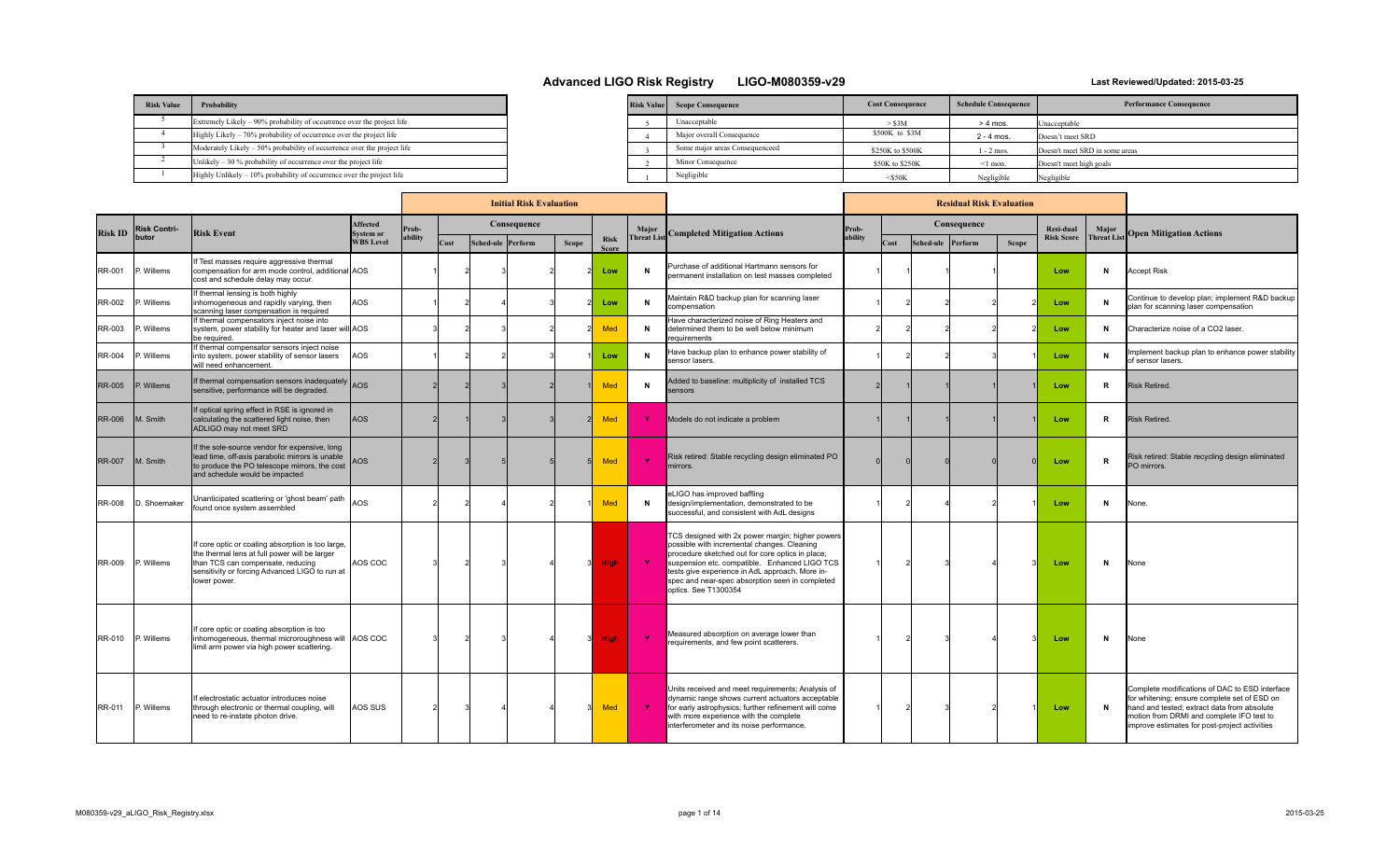| <b>Risk Value</b> | Probability                                                             |
|-------------------|-------------------------------------------------------------------------|
|                   | Extremely Likely – 90% probability of occurrence over the project life  |
|                   | Highly Likely – 70% probability of occurrence over the project life     |
|                   | Moderately Likely – 50% probability of occurrence over the project life |
|                   | Unlikely $-30\%$ probability of occurrence over the project life        |
|                   | $Highly Unlikely - 10% probability of occurrence over the project life$ |

| <b>Risk Value</b> | <b>Scope Consequence</b>       | <b>Cost Consequence</b> | <b>Schedule Consequence</b> | <b>Performance Consequence</b> |
|-------------------|--------------------------------|-------------------------|-----------------------------|--------------------------------|
|                   | Unacceptable                   | $-$ S3M                 | $> 4$ mos.                  | Unacceptable                   |
|                   | Major overall Consequence      | \$500K to \$3M          | $2 - 4$ mos.                | Doesn't meet SRD               |
|                   | Some major areas Consequenceed | \$250K to \$500K        | $1 - 2$ mos.                | Doesn't meet SRD in some areas |
|                   | Minor Consequence              | \$50K to \$250K         | $\leq$ 1 mon.               | Doesn't meet high goals        |
|                   | Negligible                     | $<$ S50K                | Negligible                  | Negligible                     |

|                |                     |                                                                                                                                                                                      |                              |         |      | <b>Initial Risk Evaluation</b> |              |                      |                    |                                                                                                                                         | <b>Residual Risk Evaluation</b> |      |                   |             |              |                   |                    |                                                                                               |
|----------------|---------------------|--------------------------------------------------------------------------------------------------------------------------------------------------------------------------------------|------------------------------|---------|------|--------------------------------|--------------|----------------------|--------------------|-----------------------------------------------------------------------------------------------------------------------------------------|---------------------------------|------|-------------------|-------------|--------------|-------------------|--------------------|-----------------------------------------------------------------------------------------------|
| <b>Risk ID</b> | <b>Risk Contri-</b> | <b>Risk Event</b>                                                                                                                                                                    | Affected<br><b>System or</b> | Prob-   |      | Consequence                    |              |                      | Major              | <b>Completed Mitigation Actions</b>                                                                                                     | Prob-                           |      |                   | Consequence |              | Resi-dual         | Major              | <b>Open Mitigation Actions</b>                                                                |
|                | butor               |                                                                                                                                                                                      | <b>WBS Level</b>             | ability | Cost | Sched-ule Perform              | <b>Scope</b> | <b>Risk</b><br>Score | <b>Threat List</b> |                                                                                                                                         | ability                         | Cost | Sched-ule Perform |             | <b>Scope</b> | <b>Risk Score</b> | <b>Threat List</b> |                                                                                               |
| RR-012         | H. Armandula        | f specialized coatings vender is lost, then set-<br>up for another vender will add significant<br>schedule and cost to project schedule.                                             | <b>COC</b>                   |         |      |                                |              | <b>Med</b>           | Y.                 | Contracts let with technically competant vendors.                                                                                       |                                 |      |                   |             |              | Low               | <b>N</b>           | Maintain discussion with backup vendors in case<br>of difficulties                            |
| <b>RR-013</b>  | 1. Armandula        | If suprasil 311 supplier chooses to optimize<br>market, then costs for ITM mirror blanks could COC<br>significantly increase.                                                        |                              |         |      |                                |              | <b>Med</b>           | N                  | Substrates in house                                                                                                                     |                                 |      |                   |             |              | Low               | R                  | <b>Risk Retired</b>                                                                           |
| <b>RR-014</b>  | C. Wilkinson        | If sole-source COC vender is lost, then delays<br>to schedule occur for long lead procurement<br>items and costs are increased                                                       | <b>COC</b>                   |         |      |                                |              | <b>High</b>          | Y.                 | Most optics delivered, last few in production                                                                                           |                                 |      |                   |             |              | Low               | R                  | <b>Risk Retired</b>                                                                           |
| RR-015         | G. Billingsley      | If the exchange rate for euro or Australian<br>dollar increases by more than 20%, significant COC<br>cost increases for the majority of COC<br>procurements will occur               |                              |         |      |                                |              | <b>High</b>          | N                  | Contracts in place, optics in production, costs lower<br>than cost book; risk is not retired completely until all<br>effort invoiced    |                                 |      |                   |             |              | Low               | N                  | None                                                                                          |
| <b>RR-016</b>  | G. Billingsley      | If manufacturers cannot meet radius of<br>curvature tolerances, performance will suffer<br>unless a redesign effort eases requirements                                               | <b>COC</b>                   |         |      |                                |              | <b>High</b>          | $\mathbf{Y}$       | wo vendors have demonstrated ability to reach<br>equirement. Capable vendor selected                                                    |                                 |      |                   |             |              | Low               | R                  | <b>Risk Retired</b>                                                                           |
| RR-017         | G. Billingsley      | If polishing vendor cannot meet overall COC<br>specs, then performance will suffer.                                                                                                  | <b>COC</b>                   |         |      |                                |              | Med                  | $\mathbf{Y}$       | Vendor selected who has met (and exceeded)<br>equirements in pathfinder process                                                         |                                 |      |                   |             |              | Low               | R                  | <b>Risk Retired</b>                                                                           |
| RR-018         | G. Billingsley      | That coating vendor cannot deliver suitable<br>TM COC optics.                                                                                                                        | coc                          |         |      |                                |              | Med                  | $\mathbf{Y}$       | nstalled AR coatings high but workable. Last AR<br>milky' coatings very good.                                                           |                                 |      |                   |             |              | Low               | R                  | <b>Risk Retired</b>                                                                           |
| RR-019         | G. Billingsley      | If optics damage exceeds spares allowance,<br>then delays to schedule occur for long lead<br>Iprocurement items and costs are increased.                                             | COC, IO                      |         |      |                                |              | Med                  | N                  | 1) Procure and replace in-process spares according<br>to spares plan 2) Implement training for personnel<br>who handle optic components |                                 |      |                   |             |              | Low               | N                  | None                                                                                          |
| RR-020         | A. Lazzarini        | If computer space requirements exceed<br>projected space, then facility modifications<br>may be required                                                                             | <b>DCS</b>                   |         |      |                                |              | High                 | N                  | Discussions with Caltech indicate will to place<br>computing on campus. XSEDE potential reduces<br>overall infrastructure burden.       |                                 |      |                   |             |              | Low               |                    | Act on outcome of XSEDE/DCS review.                                                           |
| RR-021         | G. Billingsley      | If sensitivity of optics to particulates is greater<br>than anticipated, additional clean<br>environmental costs required or performance<br>suffers                                  | <b>FMP</b>                   |         |      |                                |              | <b>Med</b>           | N                  | Found low power threshold for damage in test<br>setup: limited input power to MC                                                        |                                 |      |                   |             |              | <b>Med</b>        | N                  | Continue characterization of damage, and<br>relationship to observed eLIGO/high-power testing |
| <b>RR-022</b>  | C. Wilkinson        | If facility staging space is determined<br>insufficient late in the project, then new<br>facilities (or modifications to existing facilities)<br>will be required.                   | <b>FMP</b>                   |         |      |                                |              | Med                  | -Y                 | FMP complete, all types of installations exercised                                                                                      |                                 |      |                   |             |              | Low               | R                  | <b>Risk Retired</b>                                                                           |
| <b>RR-023</b>  | <b>C.</b> Wilkinson | If the site facility is not ready for assembly or<br>nstallation, then installation will be delaved.                                                                                 | <b>FMP</b>                   |         |      |                                |              | <b>Med</b>           | N                  | Facility modifications complete in timely fashion                                                                                       |                                 |      |                   |             |              | Low               | R                  | <b>Risk Retired</b>                                                                           |
| <b>RR-024</b>  | IC. Wilkinson       | f unplanned facility modifications or vacuum<br>chambers and beam pipes are identified, then $F_{\text{M}P}$<br>significant delays and cost increases to the<br>project could occur. |                              |         |      |                                |              | <b>Med</b>           | -Y                 | Installation well underway; no new needs identified.                                                                                    |                                 |      |                   |             |              | Low               | R                  | <b>Risk Retired</b>                                                                           |
| <b>RR-025</b>  | C. Wilkinson        | If clean room space is inadequate for<br>assembly needs, schedule delay and or costs FMP<br>will increase                                                                            |                              |         |      |                                |              | <b>Med</b>           | - Y                | Clean rooms adequate for work undertaken, covers<br>all situations                                                                      |                                 |      |                   |             |              | Low               | R                  | <b>Risk Retired</b>                                                                           |
| <b>RR-026</b>  | D. Shoemaker        | If BSC vacuum chamber damaged during<br>move from 2km to 4km, then long schedule<br>delay could occur and cost to replace/repair<br>high.                                            | <b>FMP</b>                   |         |      |                                |              | <b>Med</b>           | N                  | Both BSC moved successfully                                                                                                             |                                 |      |                   |             |              | Low               | R                  | <b>Risk Retired</b>                                                                           |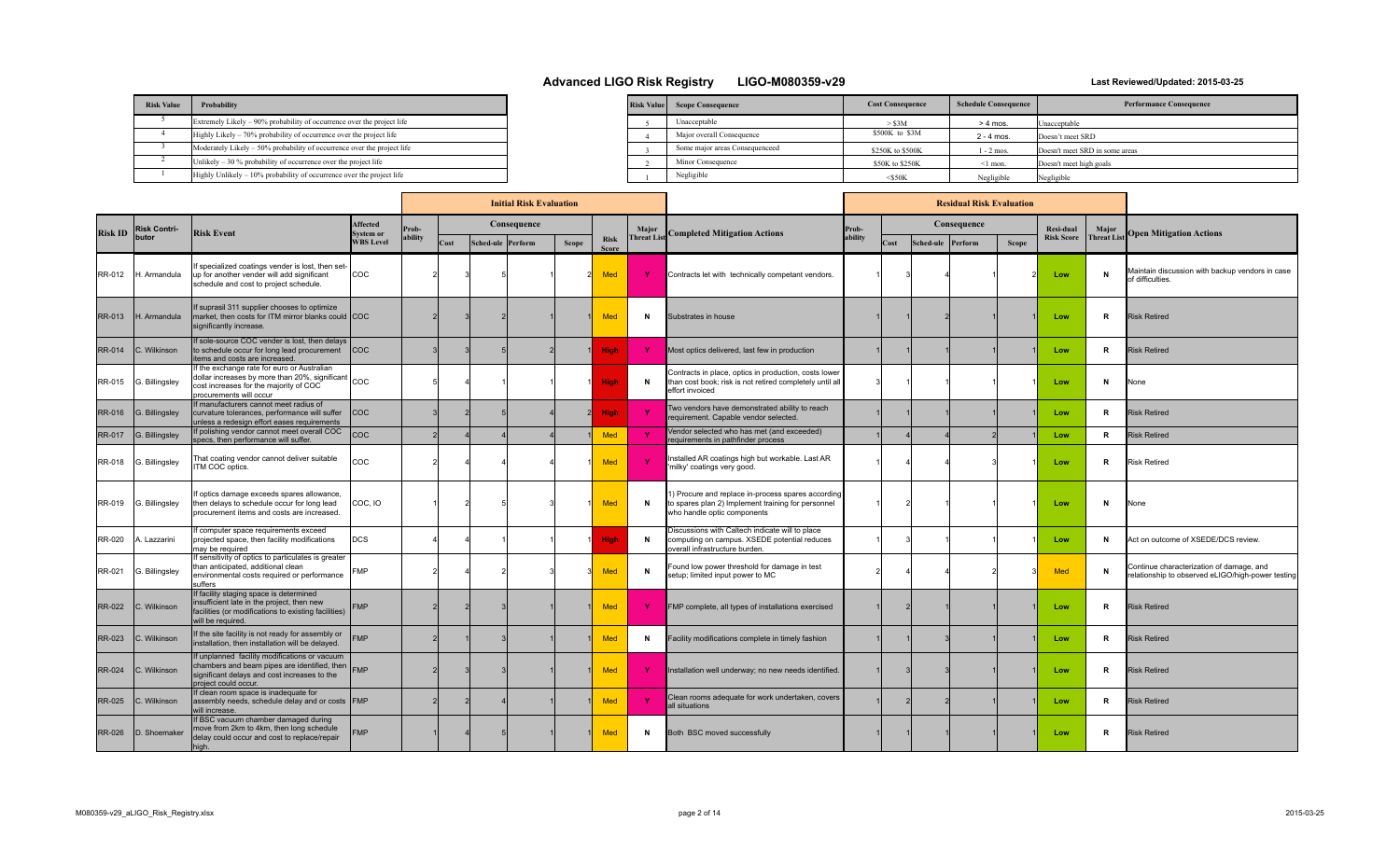| <b>Risk Value</b> | Probability                                                             |  |
|-------------------|-------------------------------------------------------------------------|--|
|                   | Extremely Likely – 90% probability of occurrence over the project life  |  |
|                   | Highly Likely - 70% probability of occurrence over the project life     |  |
|                   | Moderately Likely – 50% probability of occurrence over the project life |  |
|                   | Unlikely $-30\%$ probability of occurrence over the project life        |  |
|                   | Highly Unlikely $-10\%$ probability of occurrence over the project life |  |

| <b>Risk Value</b> | <b>Scope Consequence</b>       | <b>Cost Consequence</b> | <b>Schedule Consequence</b> | <b>Performance Consequence</b> |
|-------------------|--------------------------------|-------------------------|-----------------------------|--------------------------------|
|                   | Unacceptable                   | $>$ \$3M                | $> 4$ mos.                  | Unacceptable                   |
|                   | Major overall Consequence      | \$500K to \$3M          | $2 - 4$ mos.                | Doesn't meet SRD               |
|                   | Some major areas Consequenceed | \$250K to \$500K        | 1 - 2 mos.                  | Doesn't meet SRD in some areas |
|                   | Minor Consequence              | \$50K to \$250K         | $\leq$ 1 mon.               | Doesn't meet high goals        |
|                   | Negligible                     | $<$ \$50K               | Negligible                  | Negligible                     |

|                |                     |                                                                                                                                                                   |                       |         |      | <b>Initial Risk Evaluation</b> |       |                             |                   |                                                                                                                                                                | <b>Residual Risk Evaluation</b> |      |                   |             |              |                   |                   |                                                                                           |
|----------------|---------------------|-------------------------------------------------------------------------------------------------------------------------------------------------------------------|-----------------------|---------|------|--------------------------------|-------|-----------------------------|-------------------|----------------------------------------------------------------------------------------------------------------------------------------------------------------|---------------------------------|------|-------------------|-------------|--------------|-------------------|-------------------|-------------------------------------------------------------------------------------------|
| <b>Risk ID</b> | <b>Risk Contri-</b> | <b>Risk Event</b>                                                                                                                                                 | Affected<br>System or | Prob-   |      | Consequence                    |       |                             | Major             | <b>Completed Mitigation Actions</b>                                                                                                                            | Prob-                           |      |                   | Consequence |              | Resi-dual         | Major             | <b>Open Mitigation Actions</b>                                                            |
|                | butor               |                                                                                                                                                                   | <b>WBS</b> Level      | ability | Cost | Sched-ule Perform              | Scope | <b>Risk</b><br><b>Score</b> | <b>Threat Lis</b> |                                                                                                                                                                | ability                         | Cost | Sched-ule Perform |             | <b>Scope</b> | <b>Risk Score</b> | <b>Threat Lis</b> |                                                                                           |
| <b>RR-027</b>  | D. Shoemaker        | Redundant with RR-030.                                                                                                                                            |                       |         |      |                                |       |                             |                   |                                                                                                                                                                |                                 |      |                   |             |              |                   |                   |                                                                                           |
| RR-028         | D. Coyne            | That subsystems not ready for deliveries when INS<br>needed, schedule/cost impacts.                                                                               |                       |         |      |                                |       | High                        | $\mathbf{Y}$      | Subsystem deliveries effectively complete, and<br>remaining parts available                                                                                    |                                 |      |                   |             |              | Low               | N                 |                                                                                           |
| RR-029         | D. Coyne            | That personnel or machine safety incident<br>occurs during project                                                                                                | Project               |         |      |                                |       | Med                         | $\mathbf{Y}$      | Completed Project without significant safety<br>incident.                                                                                                      |                                 |      |                   |             |              | Low               | N                 |                                                                                           |
| RR-030         | C. Wilkinson        | Outgassing contamination to the ultra-high<br>vacuum system.                                                                                                      | <b>INS</b>            |         |      |                                |       | <b>Med</b>                  | $\mathbf N$       | RGA measurements show ok levels. Pumpdown<br>rate is reasonably fast.                                                                                          |                                 |      |                   |             |              | Low               | N                 | Complete improvement of ring-down tests to<br>provide better limits on acceptable levels. |
| RR-031         | D. Coyne            | That excessive particulate contamination to<br>the chambers occurs                                                                                                | <b>INS</b>            |         |      |                                |       | <b>High</b>                 | $\mathbf{Y}$      | Chamber cleaning completed. Particulate<br>monitoring program in place. Revised cleaning and<br>garbing. CC committee active. Significant<br>improvement seen. |                                 |      |                   |             |              | Low               | N                 | Ongoing; continue with present practice.                                                  |
| <b>RR-032</b>  | D. Coyne            | key staff loss for the installation tasks, i.e.<br>experts on critical installation<br>procedures/operations such as fiber welding,<br>alignment procedures, etc. | INS                   |         |      |                                |       | <b>High</b>                 | ◆                 | Project Completed with Key Staff intact.                                                                                                                       |                                 |      |                   |             |              | Low               | N                 |                                                                                           |
| RR-033         | D. Coyne            | key staff loss for the integrated test tasks, i.e.<br>experts on subsystem test<br>procedures/operations and especially<br>troubleshooting.                       | <b>INS</b>            |         |      |                                |       | <b>High</b>                 | $\mathbf{Y}$      | Integrated test in motion at both observatories, and<br>teams are adequate.                                                                                    |                                 |      |                   |             |              | Low               | N                 | Continue with training process, aggressively<br>including new staff in procedures.        |
| RR-034         | D. Coyne            | Installation steps take longer than expected<br>and/or unforseen install procedures or tooling.                                                                   | <b>INS</b>            |         |      |                                | - 21  | <b>High</b>                 | -Y                | Installation completed; took longer than expected,<br>but within time limit                                                                                    |                                 |      |                   |             |              | Low               | N                 |                                                                                           |
| RR-035         | D. Coyne            | Interface issues, e.g. physical interfaces<br>problems (subsystem assemblies interfere) or INS<br>signal interface mis-matches                                    |                       |         |      |                                |       | <b>High</b>                 | Y.                | All components installed, and they fit and interface.                                                                                                          |                                 |      |                   |             |              | Low               | N                 |                                                                                           |
| RR-036         | D. Coyne            | If resource/space conflicts occur, esp if delays<br>occur (e.g. clean rooms, cranes, chambers,<br>etc.), then work will be delayed.                               | <b>INS</b>            |         |      |                                |       | <b>High</b>                 | Y.                | Work complete.                                                                                                                                                 |                                 |      |                   |             |              | Low               | N                 |                                                                                           |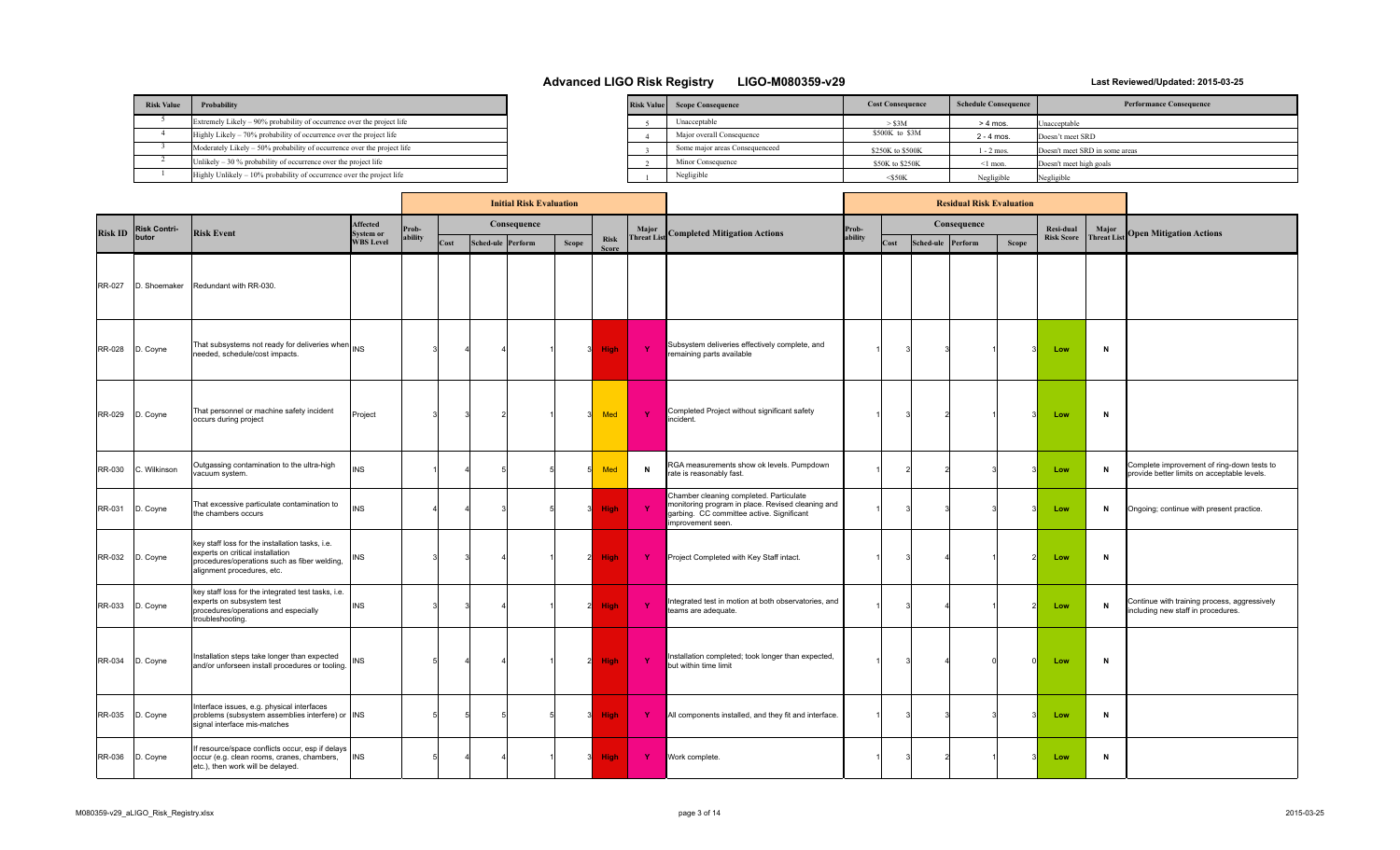| <b>Risk Value</b> | Probability                                                             |
|-------------------|-------------------------------------------------------------------------|
|                   | Extremely Likely – 90% probability of occurrence over the project life  |
|                   | Highly Likely - 70% probability of occurrence over the project life     |
|                   | Moderately Likely - 50% probability of occurrence over the project life |
|                   | Unlikely $-30\%$ probability of occurrence over the project life        |
|                   | Highly Unlikely $-10\%$ probability of occurrence over the project life |

| <b>Risk Value</b> | <b>Scope Consequence</b>       | <b>Cost Consequence</b> | <b>Schedule Consequence</b> | <b>Performance Consequence</b> |
|-------------------|--------------------------------|-------------------------|-----------------------------|--------------------------------|
|                   | Unacceptable                   | $>$ \$3M                | $> 4$ mos.                  | Unacceptable                   |
|                   | Major overall Consequence      | \$500K to \$3M          | $2 - 4$ mos.                | Doesn't meet SRD               |
|                   | Some major areas Consequenceed | \$250K to \$500K        | $1 - 2$ mos.                | Doesn't meet SRD in some areas |
|                   | Minor Consequence              | \$50K to \$250K         | ≤1 mon.                     | Doesn't meet high goals        |
|                   | Negligible                     | $<$ S50K                | Negligible                  | Negligible                     |

|                |                     |                                                                                                                                                                                                                                    |                                     |         | <b>Initial Risk Evaluation</b> |  |                   |              |                             |                   |                                                                                                                                                                                                                    | <b>Residual Risk Evaluation</b> |      |  |                   |              |                   |                    |                                                           |
|----------------|---------------------|------------------------------------------------------------------------------------------------------------------------------------------------------------------------------------------------------------------------------------|-------------------------------------|---------|--------------------------------|--|-------------------|--------------|-----------------------------|-------------------|--------------------------------------------------------------------------------------------------------------------------------------------------------------------------------------------------------------------|---------------------------------|------|--|-------------------|--------------|-------------------|--------------------|-----------------------------------------------------------|
| <b>Risk ID</b> | <b>Risk Contri-</b> | <b>Risk Event</b>                                                                                                                                                                                                                  | <b>Affected</b><br><b>System or</b> | Prob-   |                                |  | Consequence       |              |                             | Major             | <b>Completed Mitigation Actions</b>                                                                                                                                                                                | Prob-                           |      |  | Consequence       |              | Resi-dual         | Major              | <b>Open Mitigation Actions</b>                            |
|                | butor               |                                                                                                                                                                                                                                    | <b>WBS Level</b>                    | ability | Cost                           |  | Sched-ule Perform | <b>Scope</b> | <b>Risk</b><br><b>Score</b> | <b>Threat Lis</b> |                                                                                                                                                                                                                    | ability                         | Cost |  | Sched-ule Perform | <b>Scope</b> | <b>Risk Score</b> | <b>Threat List</b> |                                                           |
| <b>RR-037</b>  | P. Fritschel        | flock acquisition takes longer than expected,<br>delay to project end results.                                                                                                                                                     | <b>INS</b>                          |         |                                |  |                   |              | <b>High</b>                 | -Y                | Both instruments locked.                                                                                                                                                                                           |                                 |      |  |                   |              | Med               | N                  |                                                           |
| <b>RR-038</b>  | P. Fritschel        | f initial alignment error(s) occur, requiring<br>vacuum incursions to achieve alignment, then INST<br>schedule delays may result                                                                                                   |                                     |         |                                |  |                   |              | <b>Med</b>                  | $\mathbf N$       | Alignment completed                                                                                                                                                                                                |                                 |      |  |                   |              | Low               | N                  |                                                           |
| <b>RR-039</b>  | C. Wilkinson        | Premature in-vacuum instrumentation failures                                                                                                                                                                                       | <b>INST</b>                         |         |                                |  |                   |              | Med                         | $\mathbf N$       | Reliability is part of design QA for in-vacuum<br>components. History growing on trouble-free in-<br>vacuum instrumentation.                                                                                       |                                 |      |  |                   |              | Low               | N                  |                                                           |
| <b>RR-040</b>  | D. Coyne            | <del>u</del> daptive telescope design uses CO_∠ iasi<br>heating to MMT mirrors. Risks are 1) If<br>system technology proves to be overly<br>complex, then other designs may be needed;<br>ad 2) If there is incufficant cases for  | <b>IIO</b>                          |         |                                |  |                   |              | <b>High</b>                 | <b>NR</b>         | Retired - Alternative design with ring heaters<br>liminates the CO2 Laser.                                                                                                                                         |                                 |      |  |                   |              | Low               | R                  | Retired - The CO2 Laser is no longer going to be<br>ised. |
| <b>RR-041</b>  | P. Fritschel        | f faraday rotator does not meet AdvLIGO<br>vacuum requirements, then alternative designs IO<br>may be required.                                                                                                                    |                                     |         |                                |  |                   |              | Med                         | $\mathbf N$       | eLIGO Faraday Rotator (AdL prototype) met<br>acuum requirements.                                                                                                                                                   |                                 |      |  |                   |              | 1Low              | $\mathbb{R}$       | <b>Risk Retired</b>                                       |
| <b>RR-042</b>  | C. Wilkinson        | Based on current knowledge of PSL pointing<br>stability, there is no need for active jitter<br>suppression. However, see jitter due to water-<br>induced vibration which must be addressed.                                        | <b>IO-PSL</b>                       |         |                                |  |                   |              | Low                         | $\mathbf N$       | Completed refit for lower cooling-water-induced<br>vibration. Periscope payload changed for the better.                                                                                                            |                                 |      |  |                   |              | Low               | N                  |                                                           |
| <b>RR-043</b>  | D. Coyne            | If modulation depths (all TBD) don't support<br>final modulation scheme, then significant<br>consequence to schedule, performance, and<br>scope will ensue.                                                                        | <b>IIO</b>                          |         |                                |  |                   |              | <b>Med</b>                  | <b>NR</b>         | <b>Risk Retired</b>                                                                                                                                                                                                |                                 |      |  |                   |              | Low               | R                  | <b>Risk Retired</b>                                       |
| <b>RR-044</b>  | C. Wilkinson        | f sole-source vender is lost, then delays to<br>schedule occur for long lead procurement<br>tems and costs are increased.                                                                                                          | Project                             |         |                                |  |                   |              | <b>Med</b>                  | $\mathbf N$       | have visited, and put into place future plans, for<br>close in-situ oversight of LMA                                                                                                                               |                                 |      |  |                   |              | Low               | N                  | follow through with close LMA oversight.                  |
| <b>RR-045</b>  | C. Wilkinson        | f the exchange rate for euro or Australian<br>dollar increases by more than 20%, significant<br>cost increases for instruments and other non-<br>optical components will occur.                                                    | COC                                 |         |                                |  |                   |              | Low                         | N                 | Accept risk. Remains until all effort invoiced.                                                                                                                                                                    |                                 |      |  |                   |              | Low               | N                  | Accept risk.                                              |
| <b>RR-046</b>  | . Wilkinson         | f NSF funding does not arrive as planned,<br>then significant schedule delays and cost<br>increases will be incurred.                                                                                                              | Project                             |         |                                |  |                   |              | Med                         | N                 | All funding received, thank you.                                                                                                                                                                                   |                                 |      |  |                   |              | Low               | R                  | <b>Risk Retired</b>                                       |
| <b>RR-047</b>  | C. Wilkinson        | f damage to optical components occurs (due<br>to misalignments and exposure of high power<br>density lasers), then schedule delays will<br>result.                                                                                 | Project                             |         |                                |  |                   |              | <b>High</b>                 | $\mathbf N$       | Procured spares for optical components which<br>could be damaged.Baffles designed to catch<br>beams. High-power testing in Mode Cleaner (most<br>intense beams) successful. However, limiting power<br>input to MC |                                 |      |  |                   |              | Low               | N                  | Accept risk.                                              |
| <b>RR-048</b>  | D. Reitze           | f choice of recycling cavity architecture<br>(stable vs. unstable) negatively affects design<br>of mode matching telescope, layouts,<br>payloads, sensing and control, then significant<br>Consequences to the project will ensue. | Project                             |         |                                |  |                   |              | <b>High</b>                 | - Y               | Risk retired: Stable recycling cavities chosen by<br>TRB. Layout fits and costs are lower.                                                                                                                         |                                 |      |  |                   |              | Low               | R                  | <b>Risk Retired</b>                                       |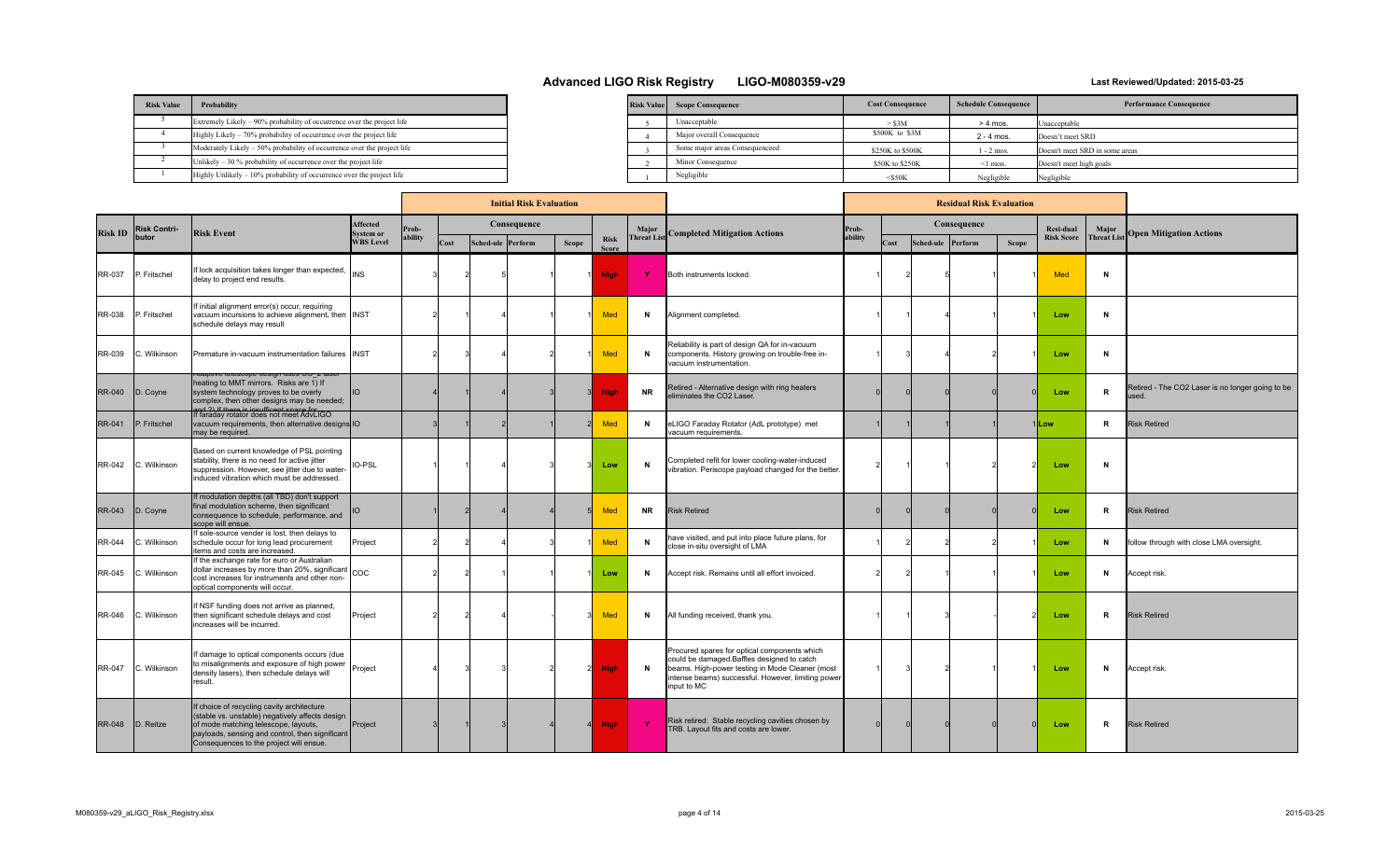| <b>Risk Value</b> | Probability                                                             |
|-------------------|-------------------------------------------------------------------------|
|                   | Extremely Likely – 90% probability of occurrence over the project life  |
|                   | Highly Likely – 70% probability of occurrence over the project life     |
|                   | Moderately Likely – 50% probability of occurrence over the project life |
|                   | Unlikely $-30\%$ probability of occurrence over the project life        |
|                   | $Highly Unlikely - 10% probability of occurrence over the project life$ |

| <b>Risk Value</b> | <b>Scope Consequence</b>       | <b>Cost Consequence</b> | <b>Schedule Consequence</b> | <b>Performance Consequence</b> |
|-------------------|--------------------------------|-------------------------|-----------------------------|--------------------------------|
|                   | Unacceptable                   | $>$ \$3M                | $> 4$ mos.                  | Unacceptable                   |
|                   | Major overall Consequence      | \$500K to \$3M          | $2 - 4$ mos.                | Doesn't meet SRD               |
|                   | Some major areas Consequenceed | \$250K to \$500K        | $1 - 2$ mos.                | Doesn't meet SRD in some areas |
|                   | Minor Consequence              | \$50K to \$250K         | $\leq$ 1 mon.               | Doesn't meet high goals        |
|                   | Negligible                     | $<$ \$50K               | Negligible                  | Negligible                     |

|                |                     |                                                                                                                                                                                     |                                     | <b>Initial Risk Evaluation</b> |      |  |                   |       |                             |                    |                                                                                                                                                                                      |         | <b>Residual Risk Evaluation</b> |                   |             |              |                   |                    |                                                                           |
|----------------|---------------------|-------------------------------------------------------------------------------------------------------------------------------------------------------------------------------------|-------------------------------------|--------------------------------|------|--|-------------------|-------|-----------------------------|--------------------|--------------------------------------------------------------------------------------------------------------------------------------------------------------------------------------|---------|---------------------------------|-------------------|-------------|--------------|-------------------|--------------------|---------------------------------------------------------------------------|
| <b>Risk ID</b> | <b>Risk Contri-</b> | <b>Risk Event</b>                                                                                                                                                                   | <b>Affected</b><br><b>System or</b> | rob-                           |      |  | Consequence       |       |                             | Major              | <b>Completed Mitigation Actions</b>                                                                                                                                                  | Prob-   |                                 |                   | Consequence |              | <b>Resi-dual</b>  | Major              | <b>Open Mitigation Actions</b>                                            |
|                | butor               |                                                                                                                                                                                     | <b>WBS Level</b>                    | ability                        | Cost |  | Sched-ule Perform | Scope | <b>Risk</b><br><b>Score</b> | <b>Threat List</b> |                                                                                                                                                                                      | ability | Cost                            | Sched-ule Perform |             | <b>Scope</b> | <b>Risk Score</b> | <b>Threat List</b> |                                                                           |
| <b>RR-049</b>  | IC. Wilkinson       | If taxes and import duties are higher than<br>expected for CA, WA, LA, and MA<br>purchases/installed equipment and foreign<br>materials, then cost will increase.                   | Project                             |                                |      |  |                   |       | <b>Med</b>                  | N                  | Most equipment received.                                                                                                                                                             |         |                                 |                   |             |              | Low               | R                  | <b>Risk Retired</b>                                                       |
|                | RR-050 D. Shoemaker | Redundant with RR-056                                                                                                                                                               |                                     |                                |      |  |                   |       |                             |                    |                                                                                                                                                                                      |         |                                 |                   |             |              |                   | R.                 |                                                                           |
| RR-051         | D. Shoemaker        | f Observatory is damaged (e.g., hurricane,<br>earthquake, vacuum failure), significant<br>unplanned costs, schedule, and performance<br>impacts will ensue                          | Project                             |                                |      |  |                   |       | <b>Med</b>                  | N                  |                                                                                                                                                                                      |         |                                 |                   |             |              | Med               | N                  | Accept risk.                                                              |
| RR-052         | P. Fritschel        | If cabling problems occur (e.g., mis-wiring<br>failures), then significnat rework will be<br>required.                                                                              | Project                             |                                |      |  |                   |       | <b>High</b>                 | - Y                | Cables now all installed.                                                                                                                                                            |         |                                 |                   |             |              | Low               | N                  | Continue testing on cabling in install                                    |
| RR-053         | P. Fritschel        | If Connectors don't function properly (i.e.,<br>contacts aren't made), then re-work to fix will<br>be required.                                                                     | Project                             |                                |      |  |                   |       | <b>High</b>                 | -Y                 | Most stuff works reliably.                                                                                                                                                           |         |                                 |                   |             |              | Med               | N                  | Continue with tightening and wiggling cables to<br>dentify problems.      |
| RR-054         | P. Fritschel        | If parts get lost at a site (before installation),<br>time and money will be wasted to find and/or<br>re-order.                                                                     | Project                             |                                |      |  |                   |       | <b>High</b>                 | <b>Y</b>           | Inventory effectively complete. BarCode system for<br>3rd interferometer in place.                                                                                                   |         |                                 |                   |             |              | Low               | N                  | /igilance.                                                                |
| <b>RR-055</b>  | P. Fritschel        | If foreign funding is lost or delayed, then<br>schedule delays and cost increases will be<br>lincurred.                                                                             | PSL                                 |                                |      |  |                   |       | <b>Med</b>                  | N                  | All equipment received.                                                                                                                                                              |         |                                 |                   |             |              | Low               | R                  | <b>Risk Retired</b>                                                       |
| <b>RR-056</b>  | P. King             | If pre-stabilized lasers are limited to operating<br>at less than 200W, then final sensitivity and<br>berformance will be lowered.                                                  | <b>IPSL</b>                         |                                |      |  |                   |       | <b>High</b>                 | - Y                | After fabrication and testing of the 3 lasers, each<br>demonstrating the 200 W output power requirement,<br>this risk event is now highly unlikely.                                  |         |                                 |                   |             |              | Low               | R                  | Risk retired.                                                             |
| RR-057         | P. King             | If pump diode manufacturer goes out of<br>business or discontinues the current pump<br>diode model, then there may be<br>consequences                                               | PSL                                 |                                |      |  |                   |       | Med                         | $\mathbf N$        | The design involving coupling the pump power to<br>the laser rods via optical fibres does not depend on<br>the particular hardware interface used by the pump<br>diode manufacturer. |         |                                 |                   |             |              | Low               | N                  | nvestitgating second sources.                                             |
| <b>RR-058</b>  | P. King             | If key staff leave Laser Zentrum Hannover,<br>then there will be a lack of vital knowledge.                                                                                         | <b>PSL</b>                          |                                |      |  |                   |       | <b>High</b>                 |                    | Training sessions for LIGO personnel included in<br>plan. 35 W front ends installed, in use by many<br>LIGO staff. AEI staff also a repository of experience<br>now.                 |         |                                 |                   |             |              | Low               | R                  | Risk retired. We have enough communal<br>knowledge about the 200 W laser. |
| RR-059         | P. King             | If damage occurs to a laser component (either<br>the laser rods, pump beam homogenizers,<br>pump fibers or laser mirrors), then negative<br>Consequences to the project will ensue. | <b>PSL</b>                          |                                |      |  |                   |       | High                        | $\mathbf N$        | Keep sufficient numbers of spare components on<br>hand, especially those most prone to damage.<br>Design of laser rooms consistent with needs<br>identified by AEI/LZH.              |         |                                 |                   |             |              | Low               | N                  | None                                                                      |
| <b>RR-060</b>  | P. King             | If beam and mode quality do not meet<br>requirements, then modifications to system<br>may be required.                                                                              | <b>IPSL</b>                         |                                |      |  |                   |       | Low                         | N                  | The use of a spatial filter cavity reduces the<br>likelihood of this event. LLO measured to be<br>satisfactory.                                                                      |         |                                 |                   |             |              | Low               | R                  | Risk retired.                                                             |
| RR-061         | P. King             | If cooling water for the pump diodes fails, then $ _{\text{PSI}}$<br>negative project Consequences ensue.                                                                           |                                     |                                |      |  |                   |       | Low                         | N                  | nstall temperature sensors and monitoring to<br>automatically shutdown the laser if the temperature<br>gets too high.                                                                |         |                                 |                   |             |              | Low               | N                  | Accept risk.                                                              |
| <b>RR-062</b>  | $P.$ King           | If facility electrical power fails, then damage<br>will occur due to improper shutdown or mains  PSL<br>lalitches.                                                                  |                                     |                                |      |  |                   |       | Med                         | $\mathbf N$        | UPS on computing equipment; Laser survived many<br>power outages at LLO                                                                                                              |         |                                 |                   |             |              | Low               | R.                 | Risk retired.                                                             |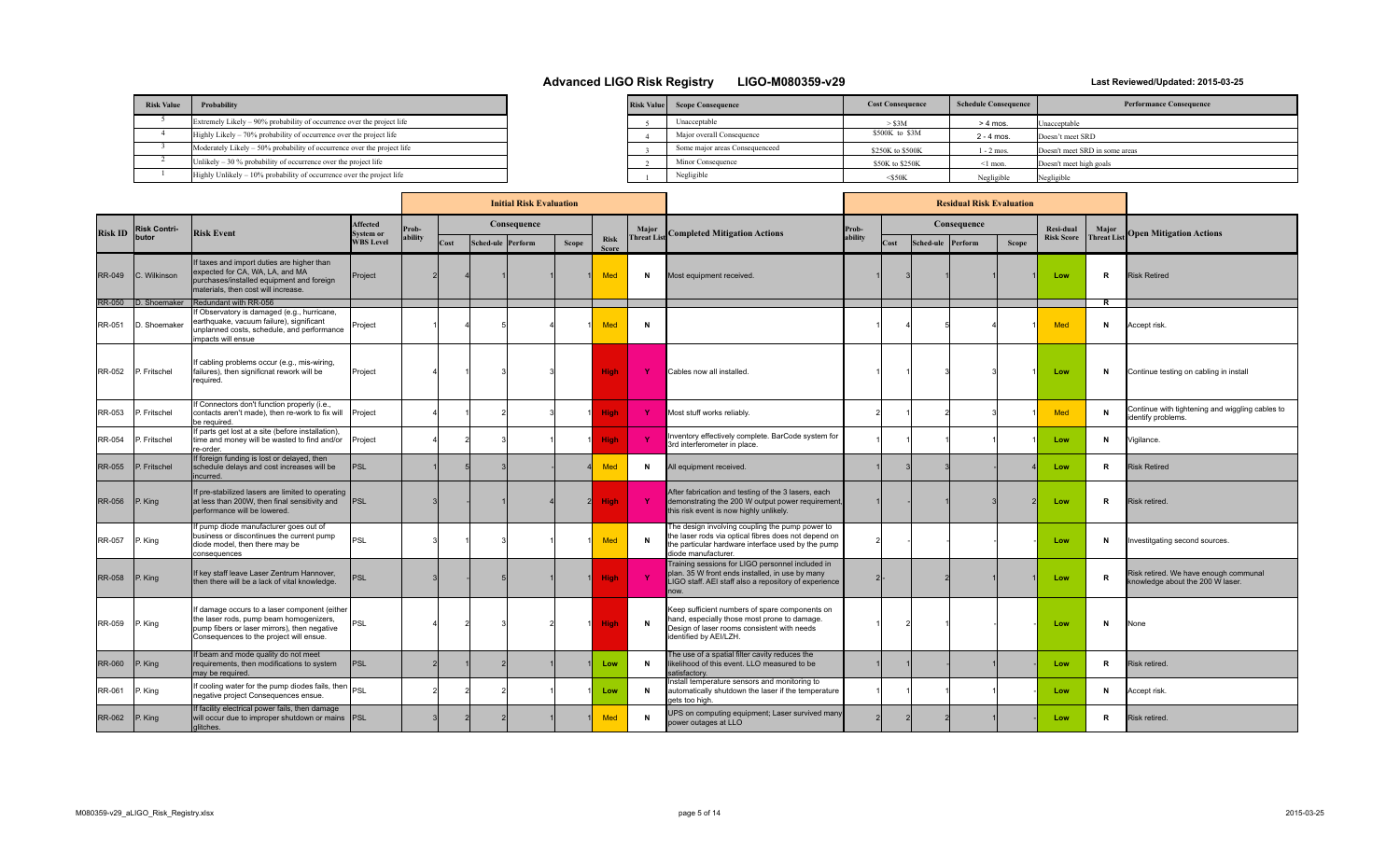| <b>Risk Value</b> | Probability                                                             |  |
|-------------------|-------------------------------------------------------------------------|--|
|                   | Extremely Likely – 90% probability of occurrence over the project life  |  |
|                   | Highly Likely - 70% probability of occurrence over the project life     |  |
|                   | Moderately Likely – 50% probability of occurrence over the project life |  |
|                   | Unlikely $-30\%$ probability of occurrence over the project life        |  |
|                   | Highly Unlikely $-10\%$ probability of occurrence over the project life |  |

| <b>Risk Value</b> | <b>Scope Consequence</b>       | <b>Cost Consequence</b> | <b>Schedule Consequence</b> | <b>Performance Consequence</b> |
|-------------------|--------------------------------|-------------------------|-----------------------------|--------------------------------|
|                   | Unacceptable                   | $>$ \$3M                | $> 4$ mos.                  | Unacceptable                   |
|                   | Major overall Consequence      | \$500K to \$3M          | $2 - 4$ mos.                | Doesn't meet SRD               |
|                   | Some major areas Consequenceed | \$250K to \$500K        | 1 - 2 mos.                  | Doesn't meet SRD in some areas |
|                   | Minor Consequence              | \$50K to \$250K         | $\leq$ 1 mon.               | Doesn't meet high goals        |
|                   | Negligible                     | $<$ \$50K               | Negligible                  | Negligible                     |

|                |                     |                                                                                                                                                                   |                                      |        |      | <b>Initial Risk Evaluation</b> |              |                             |              |                                                                                                                                                                                                               | <b>Residual Risk Evaluation</b> |      |                   |             |              |                   |                    |                                                                                                                   |
|----------------|---------------------|-------------------------------------------------------------------------------------------------------------------------------------------------------------------|--------------------------------------|--------|------|--------------------------------|--------------|-----------------------------|--------------|---------------------------------------------------------------------------------------------------------------------------------------------------------------------------------------------------------------|---------------------------------|------|-------------------|-------------|--------------|-------------------|--------------------|-------------------------------------------------------------------------------------------------------------------|
| <b>Risk ID</b> | <b>Risk Contri-</b> | <b>Risk Event</b>                                                                                                                                                 | <b>Affected</b>                      | rob-   |      | Consequence                    |              |                             |              |                                                                                                                                                                                                               | Prob-                           |      |                   | Consequence |              | Resi-dual         | Major              |                                                                                                                   |
|                | butor               |                                                                                                                                                                   | <b>System or</b><br><b>WBS Level</b> | bility | Cost | Sched-ule Perform              | <b>Scope</b> | <b>Risk</b><br><b>Score</b> |              | <b>Threat List</b> Completed Mitigation Actions                                                                                                                                                               | ability                         | Cost | Sched-ule Perform |             | <b>Scope</b> | <b>Risk Score</b> | <b>Threat List</b> | <b>Open Mitigation Actions</b>                                                                                    |
| <b>RR-063</b>  | P. King             | If project cannot transport the required pump<br>power over the proposed distances (100 m) by PSL<br>optical fibers, then negative project<br>Consequences ensue. |                                      |        |      |                                |              | Med                         | N            | Extensive prototyping at LZH indicates chosen<br>fibers can carry power.                                                                                                                                      |                                 |      |                   |             |              | Low               | R                  | Risk retired.                                                                                                     |
| <b>RR-064</b>  | P. King             | If staff from LZH or MPG encounter visa<br>problems to enter the US, then negative<br>project Consequences ensue.                                                 | <b>IPSL</b>                          |        |      |                                |              | <b>High</b>                 | -Y           | Frequent travel by LZH and MPG staff without<br>difficulties.                                                                                                                                                 |                                 |      |                   |             |              | Low               | R                  | Risk retired.                                                                                                     |
| RR-065         | P. King             | If pre-modecleaner cannot handle the high<br>power for long periods of time, then negative  PSL<br>project Consequences ensue.                                    |                                      |        |      |                                |              | <b>Med</b>                  | N            | Keep sufficient numbers of spares on hand. Spares<br>n plan.                                                                                                                                                  |                                 |      |                   |             |              | Low               | N                  | Accept risk.                                                                                                      |
| RR-066         | P. King             | If frequency noise does not meet the design<br>specification.                                                                                                     | IO-PSL                               |        |      |                                |              | <b>Med</b>                  | N            | Cooling water path changed to reduce excitation.                                                                                                                                                              |                                 |      |                   |             |              | Low               | N                  | IO to address periscope and optic mount<br>resonances, then re-measure                                            |
| <b>RR-067</b>  | P. King             | If intensity noise does not meet the design<br>specification, then specification will not be met.                                                                 | PSL                                  |        |      |                                |              | <b>High</b>                 | N            | Intensity noise demonstrated to very nearly meet<br>requirements in stand-alone experiment. Errors in<br>initial implementation identified, and plans in place<br>to rectify. LLO noise well below shot noise |                                 |      |                   |             |              | Low               | N                  | Correct matching into in-vac ISS array. Debug<br>electronics. Demonstrate as-installed acceptable<br>performance. |
| <b>RR-068</b>  | P. Kina             | If the high power photodetector is damaged,<br>significant rework and repairs will be required.                                                                   | PSL                                  |        |      |                                |              | <b>High</b>                 | $\mathsf{N}$ | Keep sufficient numbers of spares on hand. Spares<br>ncluded in plan.                                                                                                                                         |                                 |      |                   |             |              | Low               | N                  | Accept risk.                                                                                                      |
| <b>RR-069</b>  | P. King             | If the high power photodetector fails vacuum<br>qualification, then performance of the system  PSL<br>will be reduced.                                            |                                      |        |      |                                |              | Med                         | N            | Risk Retired: No electronics in vacuum.                                                                                                                                                                       |                                 |      |                   |             |              | Low               | R                  | Risk retired.                                                                                                     |
| <b>RR-070</b>  | P. King             | If mix up occurs over metric or imperial units,<br>then parts will not interface and significant<br>rework will be required.                                      | PSL                                  |        |      |                                |              | Low                         | N            | Equipment built; no problem found.                                                                                                                                                                            |                                 |      |                   |             |              | Low               | R                  | Risk retired.                                                                                                     |
| <b>RR-071</b>  | P. King             | If the reference cavity is contaminated during<br>assembly into its vacuum chamber, then<br>reassembly will be required.                                          | <b>IPSL</b>                          |        |      |                                |              | Low                         | N            | Activity completed without incident.                                                                                                                                                                          |                                 |      |                   |             |              | Low               | R                  | Risk retired.                                                                                                     |
| RR-072         | P. King             | If the pre-modecleaner is contaminated during PSL<br>use then reinstallation will be required.                                                                    |                                      |        |      |                                |              | Low                         | N            | Add schedule contingency to plan. Keep sufficient<br>assembly instructions and handling procedures.                                                                                                           |                                 |      |                   |             |              | Low               | N                  | Continue to monitor absorption.                                                                                   |
| RR-073         | P. King             | If pump diode optical fibres get damaged after PSL<br>installation, spares will be required.                                                                      |                                      |        |      |                                |              | Low                         | N            | Fibres installed in a protective conduit                                                                                                                                                                      |                                 |      |                   |             |              | Low               | N                  | Accept risk.                                                                                                      |
| <b>RR-074</b>  | P. King             | If Incompatibility of laser controls arises due to<br>differences in mains frequencies, I & C<br>modifications may be required.                                   | PSL                                  |        |      |                                |              | Low                         | N            | Equipment installed and powered up.                                                                                                                                                                           |                                 |      |                   |             |              | Low               | R                  | Risk retired.                                                                                                     |
| RR-075         | P. King             | If laser safety related incident, as opposed to<br>an injury, occurs, then significant delay and<br>cost increases will occur.                                    | <b>IPSL</b>                          |        |      |                                |              | Low                         | N            | SOP, extended use of 35 W laser and use of 200 W<br>laser without incident                                                                                                                                    |                                 |      |                   |             |              | Low               | N                  | Ensure proper training and procedures are<br>maintained and reinforced.                                           |
| RR-076         | P. King             | f items are either lost or damaged during<br>shipping, then negative Consequences to the PM<br>project will ensue.                                                |                                      |        |      |                                |              | <b>Med</b>                  | $\mathbf N$  | Shipping largely completed; only some COC and<br>some SEI to go.                                                                                                                                              |                                 |      |                   |             |              | Low               | N                  | None                                                                                                              |
| RR-077         | Mason               | f Sercel L-4C Geophones failure rate<br>increases, new design may be required.                                                                                    | <b>SEI</b>                           |        |      |                                |              | <b>Med</b>                  | N            | All L4-C units have been received and appear to be<br>robust.                                                                                                                                                 |                                 |      |                   |             |              | Low               | N                  | Risk is low.                                                                                                      |
| <b>RR-078</b>  | K. Mason            | If Hydraulic actuator assembly problems occur, SEI<br>then redesign and/or rework will be required.                                                               |                                      |        |      |                                |              | Med                         | N            | Assembly and testing complete with no major<br>problems.                                                                                                                                                      |                                 |      |                   |             |              | Low               | R                  | Risk retired.                                                                                                     |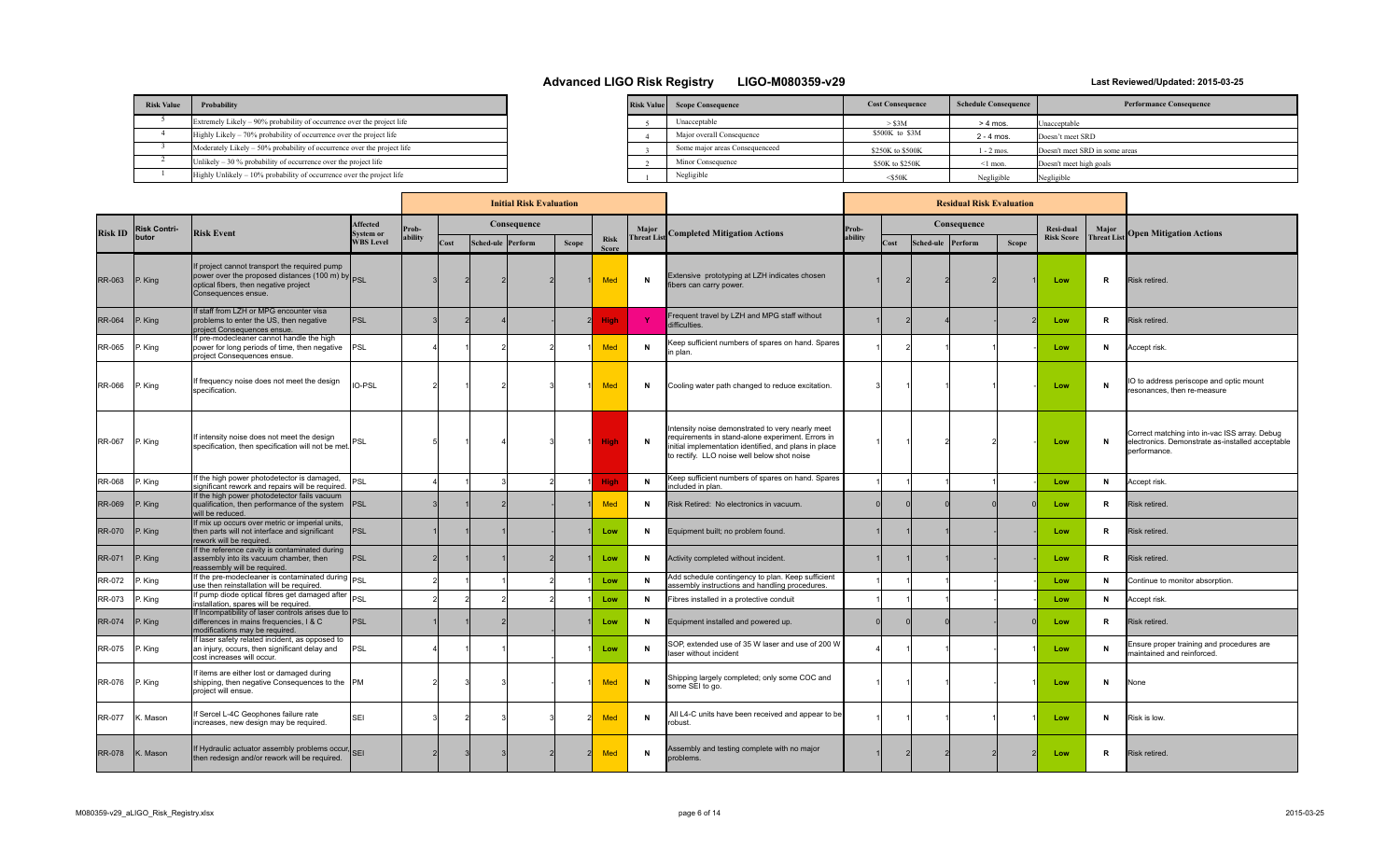| <b>Risk Value</b> | Probability                                                             | <b>Risk Value</b> |
|-------------------|-------------------------------------------------------------------------|-------------------|
|                   | Extremely Likely – 90% probability of occurrence over the project life  |                   |
|                   | Highly Likely – 70% probability of occurrence over the project life     |                   |
|                   | Moderately Likely – 50% probability of occurrence over the project life |                   |
|                   | Unlikely $-30\%$ probability of occurrence over the project life        |                   |
|                   | Highly Unlikely - 10% probability of occurrence over the project life   |                   |

| <b>Risk Value</b> | <b>Scope Consequence</b>       | <b>Cost Consequence</b> | <b>Schedule Consequence</b> | <b>Performance Consequence</b> |
|-------------------|--------------------------------|-------------------------|-----------------------------|--------------------------------|
|                   | Unacceptable                   | $>$ \$3M                | $> 4$ mos.                  | Unacceptable                   |
|                   | Major overall Consequence      | \$500K to \$3M          | $2 - 4$ mos.                | Doesn't meet SRD               |
|                   | Some major areas Consequenceed | \$250K to \$500K        | $1 - 2$ mos.                | Doesn't meet SRD in some areas |
|                   | Minor Consequence              | \$50K to \$250K         | $\leq$ 1 mon.               | Doesn't meet high goals        |
|                   | Negligible                     | $<$ S50K                | Negligible                  | Negligible                     |

|                |                     |                                                                                                                                                                                                                 |                              |        |      | <b>Initial Risk Evaluation</b> |              |                             |                    |                                                                                                                                                                             | <b>Residual Risk Evaluation</b> |      |                   |             |              |                   |                    |                                                                                                                  |
|----------------|---------------------|-----------------------------------------------------------------------------------------------------------------------------------------------------------------------------------------------------------------|------------------------------|--------|------|--------------------------------|--------------|-----------------------------|--------------------|-----------------------------------------------------------------------------------------------------------------------------------------------------------------------------|---------------------------------|------|-------------------|-------------|--------------|-------------------|--------------------|------------------------------------------------------------------------------------------------------------------|
| <b>Risk ID</b> | <b>Risk Contri-</b> | <b>Risk Event</b>                                                                                                                                                                                               | <b>Affected</b><br>System or | rob-   |      | Consequence                    |              |                             | Major              | <b>Completed Mitigation Actions</b>                                                                                                                                         | Prob-                           |      |                   | Consequence |              | Resi-dual         | Major              | <b>Open Mitigation Actions</b>                                                                                   |
|                | butor               |                                                                                                                                                                                                                 | <b>WBS Level</b>             | bility | Cost | Sched-ule Perform              | <b>Scope</b> | <b>Risk</b><br><b>Score</b> | <b>Threat List</b> |                                                                                                                                                                             | ability                         | Cost | Sched-ule Perform |             | <b>Scope</b> | <b>Risk Score</b> | <b>Threat List</b> |                                                                                                                  |
| RR-079         | . Mason             | If Parker sevo valves become unavailable or<br>fail during bench testing, then alternative<br>design may be required.                                                                                           | <b>SEI</b>                   |        |      |                                |              | <b>High</b>                 | N                  | 25% spares ordered with only a couple failing in<br>ncoming inspection.                                                                                                     |                                 |      |                   |             |              | Low               |                    | Still possibility of failures during 1st two months of<br>operation, Accept risk.                                |
| RR-080         | : Mason             | If Hydraulic plumbing leak occurs, then repairs SEI<br>will be required.                                                                                                                                        |                              |        |      |                                |              | Low                         | N                  | Design in plenty of valves and purge plugs to isolate<br>any potential leak                                                                                                 |                                 |      |                   |             |              | Low               | N                  | Thoroughly leak check manifolds and tubing<br>before adding fluid.                                               |
| <b>RR-081</b>  | K. Mason            | If Steckheisen STS-2 seismometers are<br>discontinued, then replacements may be<br>required (STS-3); that may cause interface<br>problems.                                                                      | <b>SEI</b>                   |        |      |                                |              | <b>High</b>                 |                    | Nanometrics Trillium selected for baseline, all<br>received. No interface difficulties                                                                                      |                                 |      |                   |             |              | Low               | R                  | Risk retired                                                                                                     |
| RR-082         | K. Mason            | If Pod assemblies leak and require<br>replacement, costs will be increased.                                                                                                                                     | <b>SEI</b>                   |        |      |                                |              | Med                         | $\mathbf N$        | Production run to date, including installation,<br>demonstrates success to date                                                                                             |                                 |      |                   |             |              | Low               | N                  | Accept risk.                                                                                                     |
| RR-085         | D. Shoemaker        | If BSC isolation does not meet requirements<br>(e.g., excess LF noise from tilt-horizontal<br>coupling, or subspecification performance of SEI<br>sensors, additional R&D or lowered<br>performance may result. |                              |        |      |                                |              | <b>High</b>                 | $\mathbf{Y}$       | Satisfactory performance in GW band achieved.<br>Tuning of ISI to address specific problems in<br>integrated test demonstrated.                                             |                                 |      |                   |             |              | Low               |                    | Geep R&D going on suppressing chamber modes,<br>feedforward, tilt sensors. Focus on horizontal-tilt<br>coupling. |
| RR-086         | D. Shoemaker        | If HAM isolation does not meet requirements,<br>then additional R&D or lowered performance SEI<br>may result.                                                                                                   |                              |        |      |                                |              | <b>High</b>                 | $\mathbf{Y}$       | In-situ integrated testing show that the platform<br>peforms well and is flexible through controls<br>programming.                                                          |                                 |      |                   |             |              | Low               | N                  | Continue working on low-frequency sensor-<br>nduced motion.                                                      |
| RR-087         | P. Fritschel        | If HAM1 (ISC chamber) needs seismic<br>isolation beyond commercial components,<br>then additional costs and schedule delay could SEI<br>nccur.                                                                  |                              |        |      |                                |              | <b>Med</b>                  | N                  | Decision to use HEPI. Costs appear to be<br>affordable. Isolation appears to be sufficient via<br>modeling.                                                                 |                                 |      |                   |             |              | Low               | N                  | Accept risk.                                                                                                     |
| <b>RR-088</b>  | C. Wilkinson        | If GS-13 instrument vender is lost, then delays<br>to schedule occur for long lead procurement  SEI<br>tems and costs are increased.                                                                            |                              |        |      |                                |              | Med                         | N                  | All GS-13 seismometers received with 20% spares.                                                                                                                            |                                 |      |                   |             |              | Low               | R                  | Risk retired.                                                                                                    |
| <b>RR-089</b>  | C. Wilkinson        | If foreign funding is lost or delayed, then<br>schedule delays and cost increases will be<br>incurred.                                                                                                          | <b>SUS</b>                   |        |      |                                |              | Med                         | N                  | Non-US SUS work completed                                                                                                                                                   |                                 |      |                   |             |              | Low               | R                  | <b>Risk Retired.</b>                                                                                             |
| RR-090         | C. Wilkinson        | If suspension fibers and attachments do not<br>meet requirements (breakage, noise, damping SUS<br>issues, etc), alternatives may be required<br>and/or performance reduced.                                     |                              |        |      |                                |              | <b>High</b>                 | - Y                | Succcessful fabrication and installation of complete<br>suspension. Initial characterization consistent with<br>requirements; suspension fiber Q measurements fit<br>model. |                                 |      |                   |             |              | Low               | N                  | urther information requires low-noise complete<br>nterferometer sensitivity                                      |
| RR-091         | . Romie             | If the quad osem requirements change, then<br>redesign/rework/refab may be necessary to<br>match most recent requirement.                                                                                       | <b>SUS</b>                   |        |      |                                |              | <b>Med</b>                  | N                  | Festing development and damping loop design with<br>present performance meets all current<br>understanding of requirements.                                                 |                                 |      |                   |             |              | Low               | N                  | Accept risk.                                                                                                     |
| RR-092         | . Romie             | If requirements regarding front-end electronics<br>(delivered from UK) change after delivery, then SUS<br>redesign and rework will be required.                                                                 |                              |        |      |                                |              | <b>High</b>                 | $\mathbf{Y}$       | All front-end designs except ESD complete and<br>tested to be satisfactory after minor rework.                                                                              |                                 |      |                   |             |              | Low               | N                  | Understand frequent ESD shutdowns, and make<br>nodifications as needed                                           |
| RR-093         | C. Wilkinson        | f vendor is lost, then delays to schedule occur<br>for long lead procurement items and costs are Project<br>increased.                                                                                          |                              |        |      |                                |              | Med                         | N                  | Add schedule and cost contingency to plan.                                                                                                                                  |                                 |      |                   |             |              | Low               | N                  | Accept risk.                                                                                                     |
| RR-094         | C. Wilkinson        | If subsystem personnel need to be supported<br>due to gap between subsystem finish and<br>install start, then labor costs will increase.                                                                        | Project                      |        |      |                                |              | <b>High</b>                 | $\mathbf N$        | nclude contingency in project risk calculation;<br>deliveries keeping up with installation                                                                                  |                                 |      |                   |             |              | Low               | N                  | et contractors go early and backfill with LIGO<br>personnel on continuing tasks.                                 |
| RR-095         | D.Coyne             | Viewport Failure                                                                                                                                                                                                | <b>FMP</b>                   |        |      |                                |              | <b>Med</b>                  | $\mathbf N$        | FRB/VRB review resulted in improved protocols &<br>procedures. TCS viewport evaluated and risk<br>retired. 100% testing.                                                    |                                 |      |                   |             |              | Low               | N                  | Accept risk.                                                                                                     |
| RR-096         | D. Coyne            | Parametric Instability                                                                                                                                                                                          | <b>SYS</b>                   |        |      |                                |              | Med                         | N                  | Have observed in LLO, and addressed with heating<br>of TM.                                                                                                                  |                                 |      |                   |             |              | Med               | N                  | Complete trade studies & experiments                                                                             |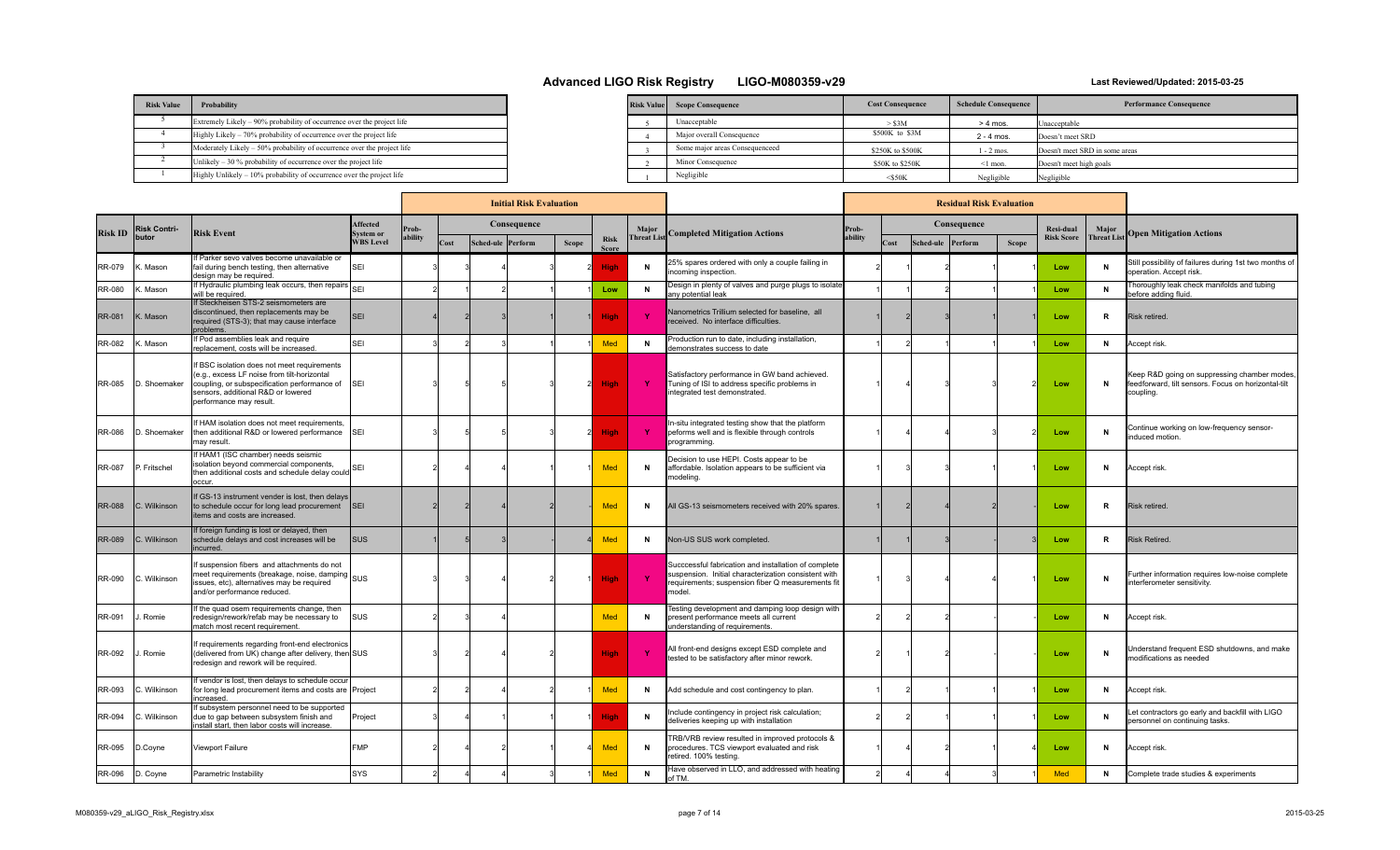| <b>Risk Value</b> | Probability                                                             |
|-------------------|-------------------------------------------------------------------------|
|                   | Extremely Likely - 90% probability of occurrence over the project life  |
|                   | Highly Likely – 70% probability of occurrence over the project life     |
|                   | Moderately Likely - 50% probability of occurrence over the project life |
|                   | Unlikely $-30\%$ probability of occurrence over the project life        |
|                   | Highly Unlikely – 10% probability of occurrence over the project life   |

| <b>Risk Value</b> | <b>Scope Consequence</b>       | <b>Cost Consequence</b> | <b>Schedule Consequence</b> | <b>Performance Consequence</b> |
|-------------------|--------------------------------|-------------------------|-----------------------------|--------------------------------|
|                   | Unacceptable                   | $>$ \$3M                | $> 4$ mos.                  | Unacceptable                   |
|                   | Major overall Consequence      | \$500K to \$3M          | $2 - 4$ mos.                | Doesn't meet SRD               |
|                   | Some major areas Consequenceed | \$250K to \$500K        | $1 - 2$ mos.                | Doesn't meet SRD in some areas |
|                   | Minor Consequence              | \$50K to \$250K         | $\leq$ 1 mon.               | Doesn't meet high goals        |
|                   | Negligible                     | $<$ \$50K               | Negligible                  | Negligible                     |

| <b>Initial Risk Evaluation</b> |                     |                                                                                                                                                           |                                      |         |      |  |                   |              |                             |                   | <b>Residual Risk Evaluation</b>                                                                                                                                                                                                  |         |      |                   |             |              |                   |                    |                                                                                                                     |
|--------------------------------|---------------------|-----------------------------------------------------------------------------------------------------------------------------------------------------------|--------------------------------------|---------|------|--|-------------------|--------------|-----------------------------|-------------------|----------------------------------------------------------------------------------------------------------------------------------------------------------------------------------------------------------------------------------|---------|------|-------------------|-------------|--------------|-------------------|--------------------|---------------------------------------------------------------------------------------------------------------------|
| <b>Risk ID</b>                 | <b>Risk Contri-</b> | <b>Risk Event</b>                                                                                                                                         | <b>Affected</b>                      | Prob-   |      |  | Consequence       |              |                             | Major             | <b>Completed Mitigation Actions</b>                                                                                                                                                                                              | Prob-   |      |                   | Consequence |              | Resi-dual         | Major              |                                                                                                                     |
|                                | butor               |                                                                                                                                                           | <b>System or</b><br><b>WBS</b> Level | ability | Cost |  | Sched-ule Perform | <b>Scope</b> | <b>Risk</b><br><b>Score</b> | <b>Threat Lis</b> |                                                                                                                                                                                                                                  | ability | Cost | Sched-ule Perform |             | <b>Scope</b> | <b>Risk Score</b> | <b>Threat List</b> | <b>Open Mitigation Actions</b>                                                                                      |
| <b>RR-097</b>                  | D. Coyne            | Risk that Electrostatic Charge Noise is<br>unacceptable                                                                                                   | <b>SYS</b>                           |         |      |  |                   |              | Med                         | N                 | Design of in-vac charge completed and out for<br>procurement. Tests on discharging done. Research<br>into charging sources (ion pumps) done.                                                                                     |         |      |                   |             |              | <b>High</b>       | Y.                 | Complete the instalation of the Weiss In-vacuum<br>discharge system. Pursue alternative pumps.<br>Shield Ion Pumps. |
| <b>RR-098</b>                  | D. Reitze           | Contamination on the PSL injection viewport<br>may lead to absorption, runaway heating, and<br>damage/implosion to the viewport window                    | IO.                                  |         |      |  |                   |              | Med                         | N                 | The PSL beam path injection into the vacuum<br>system has been designed to go through a double<br>viewport system. A failure of the injection viewport<br>would vent HAM1(7), but not the main vacuum.                           |         |      |                   |             |              | Low               | N                  | Accept risk.                                                                                                        |
| <b>RR-099</b>                  | <b>B.</b> Lantz     | Lockers are weak point in reliability                                                                                                                     | lsei                                 |         |      |  |                   |              | Med                         | $\mathbf{N}$      | Trillium substituted for STS-2; eliminates one locker<br>More robust flexures adopted for GS-13, eliminates<br>other locker.                                                                                                     |         |      |                   |             |              | Low               | R                  | Risk retired.                                                                                                       |
| <b>RR-100</b>                  | <b>B.</b> Lantz     | Wandering plant resonances in combined SEI-SEI<br>SUS system limiting performance in SEI                                                                  |                                      |         |      |  |                   |              | <b>High</b>                 |                   | Resonances determined to be in counterbalance<br>masses. Re-designing masses and attachments.                                                                                                                                    |         |      |                   |             |              | Low               | R                  | Risk retired.                                                                                                       |
| RR-101                         | Romie/<br>Robertson | UK schedule delayed                                                                                                                                       | <b>SUS</b>                           |         |      |  |                   |              | Med                         | N                 | UK fab work completed.                                                                                                                                                                                                           |         |      |                   |             |              | Low               | R                  | <b>Risk Retired</b>                                                                                                 |
| <b>RR-102</b>                  | Romie/<br>Robertson | Potential shortage of engineering and skilled<br>touchlabor skills -- solidworks drafters; Conflict SUS<br>with S6 run operators being unavailable        |                                      |         |      |  |                   |              | Med                         | N                 | Additional Labor is in place, can retain for longer if<br>eeded                                                                                                                                                                  |         |      |                   |             |              | Low               | R                  | <b>Risk Retired</b>                                                                                                 |
| <b>RR-103</b>                  | Romie/<br>Robertson | OSEMs are complicated to make; cost or<br>schedule overruns, difficult to find vendors                                                                    | <b>SUS</b>                           |         |      |  |                   |              | Med                         | $\mathbf N$       | All engineering complete. Production underway.                                                                                                                                                                                   |         |      |                   |             |              | Low               | R                  | <b>Risk Retired</b>                                                                                                 |
| <b>RR-104</b>                  | Romie/<br>Robertson | Blade procurement: difficulty in identifying<br>vendor, fabrication process                                                                               | <b>SUS</b>                           |         |      |  |                   |              | Med                         | $\mathbf{N}$      | Blade material has been ordered for all US<br>suspensions, processes established, vendors<br>qualified                                                                                                                           |         |      |                   |             |              | Low               | R                  | <b>Risk retired</b>                                                                                                 |
| <b>RR-105</b>                  | Romie/<br>Robertson | Blade nickel plating: looking for vendor,<br>suitable process                                                                                             | <b>SUS</b>                           |         |      |  |                   |              | Low                         | $\mathbf{N}$      | Prototyping complete, vendor identified                                                                                                                                                                                          |         |      |                   |             |              | Low               | R                  | Risk retired.                                                                                                       |
| <b>RR-106</b>                  | Romie/<br>Robertson | Quad Structure and welding: Vacuum,<br>structural requirements cannot be<br>simultaneously met                                                            | <b>SUS</b>                           |         |      |  |                   |              | Low                         | $\mathsf{N}$      | Structures meet first resonance requirements.<br>Vibration Absorbers have been developed and<br>integrated for damping. Extra stiffening which<br>improves coupling to vibration absorbers has been<br>added to BS/FM structures |         |      |                   |             |              | Low               | R                  | <b>Risk retired</b>                                                                                                 |
| RR-107                         | Romie/<br>Robertson | OSEMS: reliability, handling issues                                                                                                                       | <b>SUS</b>                           |         |      |  |                   |              | Low                         | $\mathbf N$       | Extensive burning in of OSEMS, use in prototypes;<br>good statistics to date. Tools are in place for sys-id                                                                                                                      |         |      |                   |             |              | Low               | N                  | Vork on this will continue as the commissioning<br>proceeds                                                         |
| RR-108                         | P. Fritschel        | Risk lost time during installation and<br>commissioning if real-time CDS controls and<br>DAQ systems not operating robustly                               | <b>INS</b>                           |         |      |  |                   |              | Med                         | $\mathbf N$       | Configuration control implemented Code review<br>done, recommendations in action. System<br>operating. ER6 successful                                                                                                            |         |      |                   |             |              | Low               | N                  | None.                                                                                                               |
| <b>RR-109</b>                  | S. Anderson         | Risk that campus administrations choose to<br>remove support for on-campus computing<br>clusters in out-years                                             | <b>DCS</b>                           |         |      |  |                   |              | <b>Med</b>                  | N                 | MIT cluster center coming on line well before need.<br>Caltech firmed campus plans.                                                                                                                                              |         |      |                   |             |              | Low               | R.                 | Risk retired.                                                                                                       |
| <b>RR-110</b>                  | D. Reitze           | May learn from E-LIGO commissioning that<br>the tri-mod EOM phase and amplitude noise<br>performance (eg, piezo-electric resonances) is<br>unsatisfactory |                                      |         |      |  |                   |              | <b>Med</b>                  | N                 | No evidence of problems of this nature in eLIGO.<br>Will continue to monitor.                                                                                                                                                    |         |      |                   |             |              | Low               | N                  | nvestigate passive damping through impedance<br>matched electrodes.                                                 |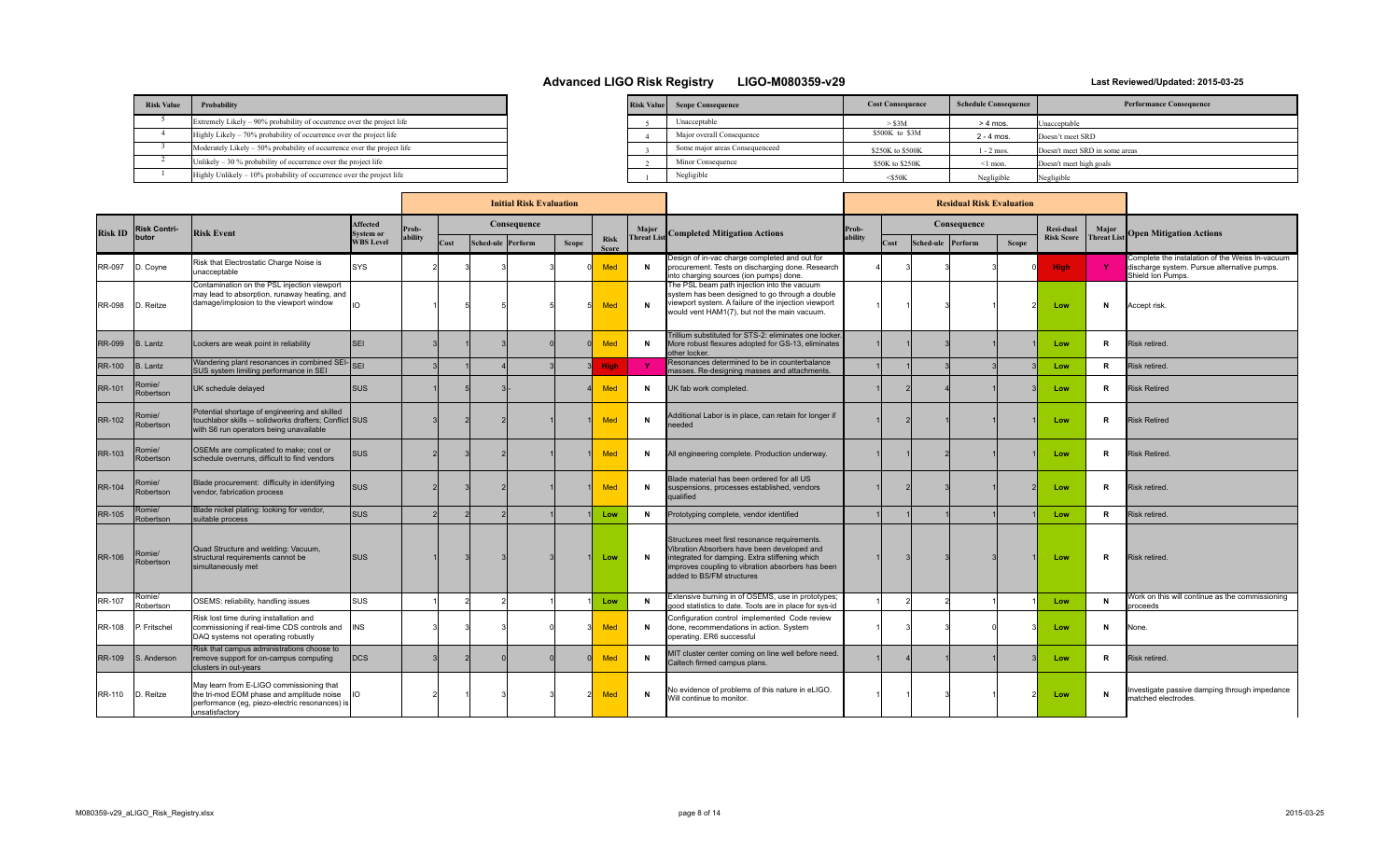| <b>Risk Value</b> | Probability                                                             |
|-------------------|-------------------------------------------------------------------------|
|                   | Extremely Likely – 90% probability of occurrence over the project life  |
|                   | Highly Likely - 70% probability of occurrence over the project life     |
|                   | Moderately Likely - 50% probability of occurrence over the project life |
|                   | Unlikely $-30\%$ probability of occurrence over the project life        |
|                   | Highly Unlikely - 10% probability of occurrence over the project life   |

| Risk Value | <b>Scope Consequence</b>       | <b>Cost Consequence</b> | <b>Schedule Consequence</b> | <b>Performance Consequence</b> |
|------------|--------------------------------|-------------------------|-----------------------------|--------------------------------|
|            | Unacceptable                   | $>$ \$3M                | $> 4$ mos.                  | Unacceptable                   |
|            | Major overall Consequence      | \$500K to \$3M          | $2 - 4$ mos.                | Doesn't meet SRD               |
|            | Some major areas Consequenceed | \$250K to \$500K        | $-2$ mos.                   | Doesn't meet SRD in some areas |
|            | Minor Consequence              | \$50K to \$250K         | ≤1 mon.                     | Doesn't meet high goals        |
|            | Negligible                     | $<$ S50K                | Negligible                  | Negligible                     |

|                |                     |                                                                                                                                                                                                                                                                                                                                      |                                     |         |      | <b>Initial Risk Evaluation</b> |       |                             |                   |                                                                                                                                                                                                                      | <b>Residual Risk Evaluation</b> |      |                   |             |              |                   |            |                                           |
|----------------|---------------------|--------------------------------------------------------------------------------------------------------------------------------------------------------------------------------------------------------------------------------------------------------------------------------------------------------------------------------------|-------------------------------------|---------|------|--------------------------------|-------|-----------------------------|-------------------|----------------------------------------------------------------------------------------------------------------------------------------------------------------------------------------------------------------------|---------------------------------|------|-------------------|-------------|--------------|-------------------|------------|-------------------------------------------|
| <b>Risk ID</b> | <b>Risk Contri-</b> | <b>Risk Event</b>                                                                                                                                                                                                                                                                                                                    | <b>Affected</b><br><b>System or</b> | Prob-   |      | Consequence                    |       |                             | Major             | <b>Completed Mitigation Actions</b>                                                                                                                                                                                  | Prob-                           |      |                   | Consequence |              | <b>Resi-dual</b>  | Major      | <b>Open Mitigation Actions</b>            |
|                | butor               |                                                                                                                                                                                                                                                                                                                                      | <b>WBS Level</b>                    | ability | Cost | Sched-ule Perform              | Scope | <b>Risk</b><br><b>Score</b> | <b>Threat Lis</b> |                                                                                                                                                                                                                      | ability                         | Cost | Sched-ule Perform |             | <b>Scope</b> | <b>Risk Score</b> | Threat Lis |                                           |
| <b>RR-111</b>  | D. Reitze           | Tight polishing tolerance of the stable<br>recycling cavity mirrors. Space constraints on<br>the layout of the IO in the folded interferometer<br>coupled with manufacture tolerance limits in  IO<br>PR mirrors radii of curvature could lead to<br>delays in installation or possible modifications<br>or additions to the HAM ISI |                                     |         |      |                                |       | <b>High</b>                 | $\mathbf{Y}$      | Layout established that does not stress SEI;<br>installed, tested, works.                                                                                                                                            |                                 |      |                   |             |              | Low               | R          | Risk retired.                             |
| RR-112         | D. Shoemaker        | Find that the drawings that the project was<br>working off of for the HAM and BSC vacuum<br>envelopes do not reflect the as-built conditions                                                                                                                                                                                         | Project                             |         |      |                                |       | Low                         | $\mathbf{N}$      | Designs leave margin to accommodate as-built<br>differences. eLIGO instantiation of SEI and SUS<br>and ISC elements fit. Have lived through several<br>cases of mismatch.                                            |                                 |      |                   |             |              | Low               | N          | Accept risk.                              |
| <b>RR-113</b>  | B. Willke           | If cooling water of laser crystals get<br>contaminated the laser performance might<br>degrade. Cooling tubes and Xtals have to be<br>replaced.                                                                                                                                                                                       | ∍s∟                                 |         |      |                                |       | Low                         | N                 | Many hours of use without problems.                                                                                                                                                                                  |                                 |      |                   |             |              | Low               | N          | Continue to monitor cooling water quality |
| <b>RR-114</b>  | B. Willke           | If laser pump fibers or cooling tubes get<br>damaged during refurbishment or movement  PSL<br>of HAM1 they need to be renewed.                                                                                                                                                                                                       |                                     |         |      |                                |       | Low                         | N                 |                                                                                                                                                                                                                      |                                 |      |                   |             |              | Low               | R          | Risk retired.                             |
| <b>RR-115</b>  | C. Wilkinson        | If procurement process is not sped up, project $_{\rm PM}$<br>will not meet critical milestones                                                                                                                                                                                                                                      |                                     |         |      |                                |       | <b>High</b>                 | $\mathbf{Y}$      | New procurement staff hired. More experience has<br>led to faster processing. Procurement phase<br>drawing to a close.                                                                                               |                                 |      |                   |             |              | Low               | R          | Risk retired.                             |
| <b>RR-116</b>  | N. Robertson        | If the UK are unable to deliver all of their<br>electronics due to their tight funding schedule, SUS<br>then schedule delays and cost increases will<br>be incurred by the US.                                                                                                                                                       |                                     |         |      |                                |       | <b>High</b>                 | Y                 | Production complete.                                                                                                                                                                                                 |                                 |      |                   |             |              | Low               | R          | <b>Risk retired</b>                       |
| RR-117         | D. Shoemaker        | Premature or frequent in-vacuum<br>instrumentation installation or lifetime failure<br>may impact instrument availability during<br>commissioning or operation                                                                                                                                                                       | <b>SYS</b>                          |         |      |                                |       | <b>High</b>                 | $\mathbf{Y}$      | In-house electronics guidance for high-reliability<br>parts established and used in design of in-vacuum<br>parts. eLIGO shows no in-vacuum instrumentation<br>failures. Simplification of in-vacuum instrumentation. |                                 |      |                   |             |              | Low               | N          | Accept risk.                              |
|                | RR-118 D. Carter    | Delays in completion of designs could delay<br>the Project schedule to the point that the NSF PM<br>contract dates would be missed.                                                                                                                                                                                                  |                                     |         |      |                                |       | <b>High</b>                 | $\mathbf{Y}$      | Design phase completed.                                                                                                                                                                                              |                                 |      |                   |             |              | Low               | R          | <b>Risk Retired.</b>                      |
| <b>RR-119</b>  | D. Shoemaker        | Optic table motion excites suspension cages<br>leading to modulation of wide-angle scattered SYS<br>light and thus to excess noise                                                                                                                                                                                                   |                                     |         |      |                                |       | Med                         | $\mathbf N$       | Scattered light seen but from other paths.                                                                                                                                                                           |                                 |      |                   |             |              | <b>Med</b>        | N          |                                           |
| RR-120         | D. Shoemaker        | Decommissioning may require more time and SYS<br>other resources if 'clean' removal is needed                                                                                                                                                                                                                                        |                                     |         |      |                                |       | <b>Med</b>                  | N                 | Initial LIGO Decommissioned.                                                                                                                                                                                         |                                 |      |                   |             |              | Low               | R.         | <b>Risk Retired</b>                       |
| <b>RR-121</b>  | IP. King            | If the cleanliness of the Laser Area Enclosure<br>is insufficient then<br>contamination of, or damage to, the PSL's<br>optical components will occur.                                                                                                                                                                                | <b>PSL</b>                          |         |      |                                |       | <b>Med</b>                  | $\mathbf N$       | PSLs have now run for months without indication<br>that the rooms are insufficient.                                                                                                                                  |                                 |      |                   |             |              | Low               | R          | <b>Risk Retired</b>                       |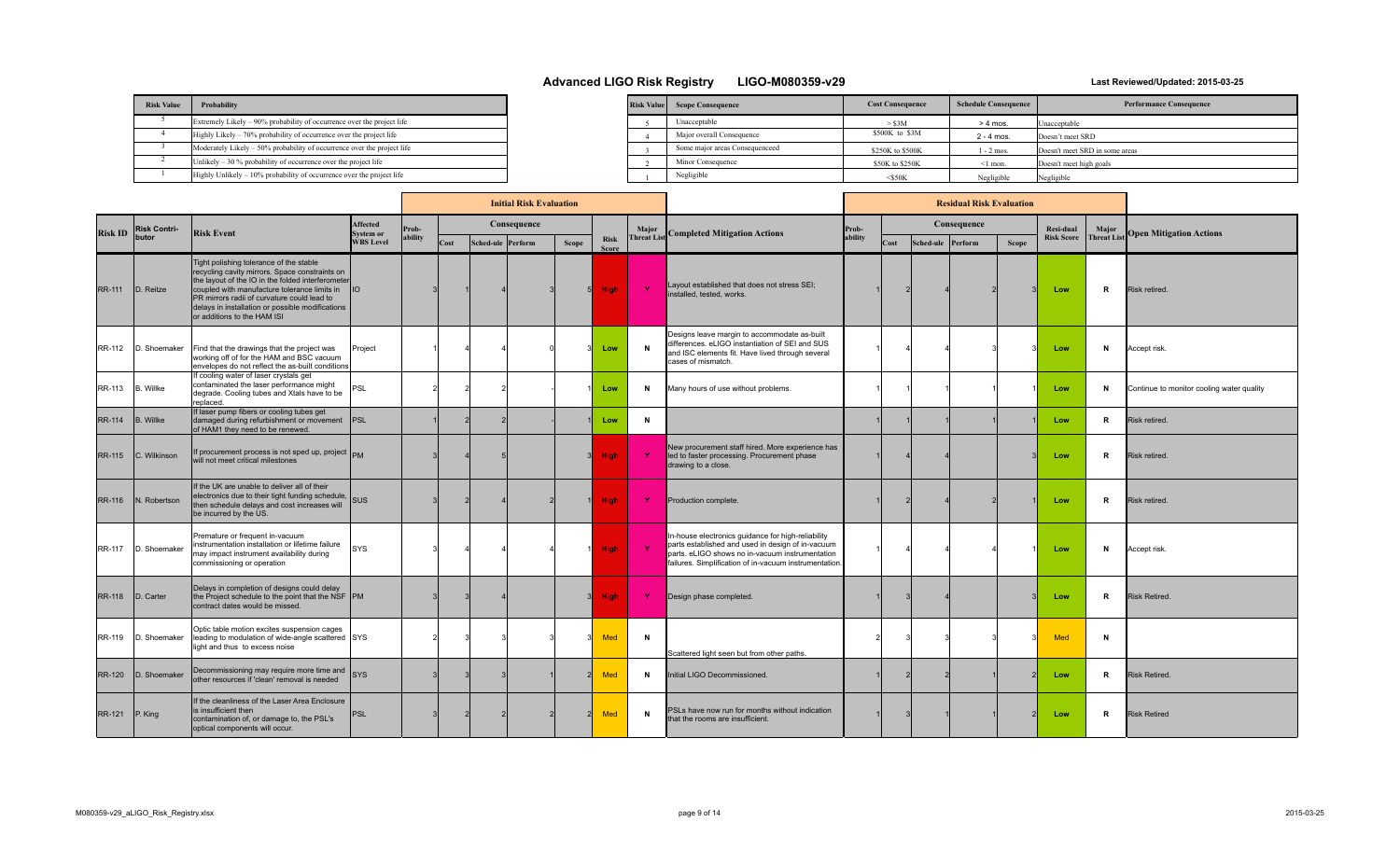| <b>Risk Value</b> | Probability                                                             |  |
|-------------------|-------------------------------------------------------------------------|--|
|                   | Extremely Likely – 90% probability of occurrence over the project life  |  |
|                   | Highly Likely - 70% probability of occurrence over the project life     |  |
|                   | Moderately Likely – 50% probability of occurrence over the project life |  |
|                   | Unlikely $-30\%$ probability of occurrence over the project life        |  |
|                   | Highly Unlikely $-10\%$ probability of occurrence over the project life |  |

| <b>Risk Value</b> | <b>Scope Consequence</b>       | <b>Cost Consequence</b> | <b>Schedule Consequence</b> | <b>Performance Consequence</b> |  |  |  |  |  |  |  |
|-------------------|--------------------------------|-------------------------|-----------------------------|--------------------------------|--|--|--|--|--|--|--|
|                   | Unacceptable                   | $>$ \$3M                | $> 4$ mos.                  | Unacceptable                   |  |  |  |  |  |  |  |
|                   | Major overall Consequence      | \$500K to \$3M          | $2 - 4$ mos.                | Doesn't meet SRD               |  |  |  |  |  |  |  |
|                   | Some major areas Consequenceed | \$250K to \$500K        | $1 - 2$ mos.                | Doesn't meet SRD in some areas |  |  |  |  |  |  |  |
|                   | Minor Consequence              | \$50K to \$250K         | $\leq$ 1 mon.               | Doesn't meet high goals        |  |  |  |  |  |  |  |
|                   | Negligible                     | $<$ \$50K               | Negligible                  | Negligible                     |  |  |  |  |  |  |  |

|                |                     |                                                                                                                                                                                                                                                                                                                    |                               |         |      | <b>Initial Risk Evaluation</b> |              |                      |                    |                                                                                                                                                                                                                                                                                                                 | <b>Residual Risk Evaluation</b> |      |                   |             |              |                   |                    |                                |
|----------------|---------------------|--------------------------------------------------------------------------------------------------------------------------------------------------------------------------------------------------------------------------------------------------------------------------------------------------------------------|-------------------------------|---------|------|--------------------------------|--------------|----------------------|--------------------|-----------------------------------------------------------------------------------------------------------------------------------------------------------------------------------------------------------------------------------------------------------------------------------------------------------------|---------------------------------|------|-------------------|-------------|--------------|-------------------|--------------------|--------------------------------|
|                | <b>Risk Contri-</b> |                                                                                                                                                                                                                                                                                                                    | Affected                      | Prob-   |      | Consequence                    |              |                      | Major              |                                                                                                                                                                                                                                                                                                                 | Prob-                           |      |                   | Consequence |              | Resi-dual         | Major              | <b>Open Mitigation Actions</b> |
| <b>Risk ID</b> | butor               | <b>Risk Event</b>                                                                                                                                                                                                                                                                                                  | System or<br><b>WBS Level</b> | ability | Cost | Sched-ule Perform              | <b>Scope</b> | <b>Risk</b><br>Score | <b>Threat List</b> | Completed Mitigation Actions                                                                                                                                                                                                                                                                                    | ability                         | Cost | Sched-ule Perform |             | <b>Scope</b> | <b>Risk Score</b> | <b>Threat List</b> |                                |
| RR-122         | N. Robertson        | Noise performance of test mass suspensions<br>may be compromised by increased gas<br>damping due to small gap between test mass<br>and reaction mass                                                                                                                                                               | SYS                           |         |      |                                |              | <b>High</b>          | $\mathbf{Y}$       | Calculations and measurements complete. Several<br>feasible conceptual designs for pumping mitigation<br>sketched out. Costs of pumping added to potential<br>calls on contingency. TRB concluded with firm plan<br>to thin CPs and add increased space between<br>ETMs and their RMs, the latter post-Project. |                                 |      |                   |             |              | Low               | N                  |                                |
| <b>RR-123</b>  | D. Reitze           | TCS and ISC requirements for multi-<br>wavelength design of SR2 and PR2 mirror<br>coatings may require development work by<br>coating vendors which could impact the<br>schedule.                                                                                                                                  | <b>SYS</b>                    |         |      |                                |              | Med                  | $\mathbf{Y}$       | Simplification of design by TCS to eliminate need<br>for tri-chroic performance on small PRMs                                                                                                                                                                                                                   |                                 |      |                   |             |              | Low               | R                  | <b>Risk Retired</b>            |
| RR-124         | C. Wilkinson        | The cleaning and baking of vacuum parts may $FMP$<br>be underscoped or susceptible to breakdown                                                                                                                                                                                                                    |                               |         |      |                                |              | <b>High</b>          | $\mathbf{Y}$       | Only 3rd ifo parts remain in production clean/bake,<br>and negligible amount there.                                                                                                                                                                                                                             |                                 |      |                   |             |              | Low               | N                  | <b>Risk Retired</b>            |
| <b>RR-125</b>  | D. Reitze           | Polishing contractor for IO and COC has<br>problems in the fabrication of IO and COC<br>substrates; delay is the net impact                                                                                                                                                                                        | COC/IO                        |         |      |                                |              | <b>High</b>          | Y.                 | Careful quality assurance monitoring of contractor<br>(telecons, visits). Many optics received, and<br>accepted.                                                                                                                                                                                                |                                 |      |                   |             |              | Low               | R                  | <b>Risk Retired</b>            |
| <b>RR-126</b>  | G. Billingsley      | Metrology optics may be delivered late                                                                                                                                                                                                                                                                             | lcoc:                         |         |      |                                |              | <b>High</b>          | Y.                 | Metrology system delivered.                                                                                                                                                                                                                                                                                     |                                 |      |                   |             |              | Low               | R                  | <b>Risk Retired</b>            |
| RR-127         | S. Anderson         | Risk that total data rate is considerably greater<br>than cost book estimates, requiring larger data DCS<br>archives                                                                                                                                                                                               |                               |         |      |                                |              | <b>Med</b>           | N                  | First cut channel count made, net rate compatible<br>with data processing and storage design. Stable<br>numbers over time.                                                                                                                                                                                      |                                 |      |                   |             |              | Low               | N                  | <b>Risk Retired</b>            |
| <b>RR-128</b>  | K. Mailand          | If the current vendor for the TMS telescope off<br>Axis Parabolas<br>fails to produce a correct set of optics we will<br>have to rework or<br>acquire them from an alt. vendor.                                                                                                                                    | <b>AOS</b>                    |         |      |                                |              | Med                  | N                  | Mirrors received and satisfactory.                                                                                                                                                                                                                                                                              |                                 |      |                   |             |              | Low               | R                  | <b>Risk Retired</b>            |
| RR-129         | K. Mason            | If we are unable to detect welds or other<br>hidden defects in internal machined parts we<br>risk contaminating the vacuum system.                                                                                                                                                                                 | SFI                           |         |      |                                |              | <b>High</b>          | Y                  | Rejected suspect parts. Intensive QA of materials<br>and processes across the project implemented.                                                                                                                                                                                                              |                                 |      |                   |             |              | Low               | N                  | <b>Risk Retired</b>            |
|                | RR-130 M. Jacobson  | If the Hartmann Sensor probe beam cannot be<br>made effectively incoherent and cross-<br>sampling between ITMs is not linearizable,<br>then HWS performance will suffer.                                                                                                                                           | <b>AOS</b>                    |         |      |                                |              | <b>Med</b>           | $\mathbf{N}$       | Modeled and measured in bench-top systems to<br>scope problem and devise more robust solution.<br>Characterized as-installed system on OAT, ok.                                                                                                                                                                 |                                 |      |                   |             |              | Low               | R                  | <b>Risk Retired.</b>           |
| <b>RR-131</b>  | M. Jacobson         | If new Hartmann Sensor R&D activities do not<br>vield timely conclusions, in support of the<br>nominal plan to procure Dalsa 1M60 cameras,<br>then our collaborators in Adelaide will not be<br>able to commit ~\$500k this fiscal year (for that<br>procurement activity) and those costs will<br>return to aLIGO | AOS                           |         |      |                                |              | Med                  | $\mathsf{N}$       | Completed evaluation of wavelengths and cameras;<br>suitable solutions found. Adelaide procured all<br>required and desired equipment.                                                                                                                                                                          |                                 |      |                   |             |              | Low               | R                  | <b>Risk Retired</b>            |
| <b>RR-132</b>  | C. Wilkinson        | Removed equipment requires unexpected<br>rework due to damage or incompatibility of<br>desian                                                                                                                                                                                                                      | <b>SYS</b>                    |         |      |                                |              | Med                  | N                  | Activity completed without incident.                                                                                                                                                                                                                                                                            |                                 |      |                   |             |              | Low               | R                  | <b>Risk Retired.</b>           |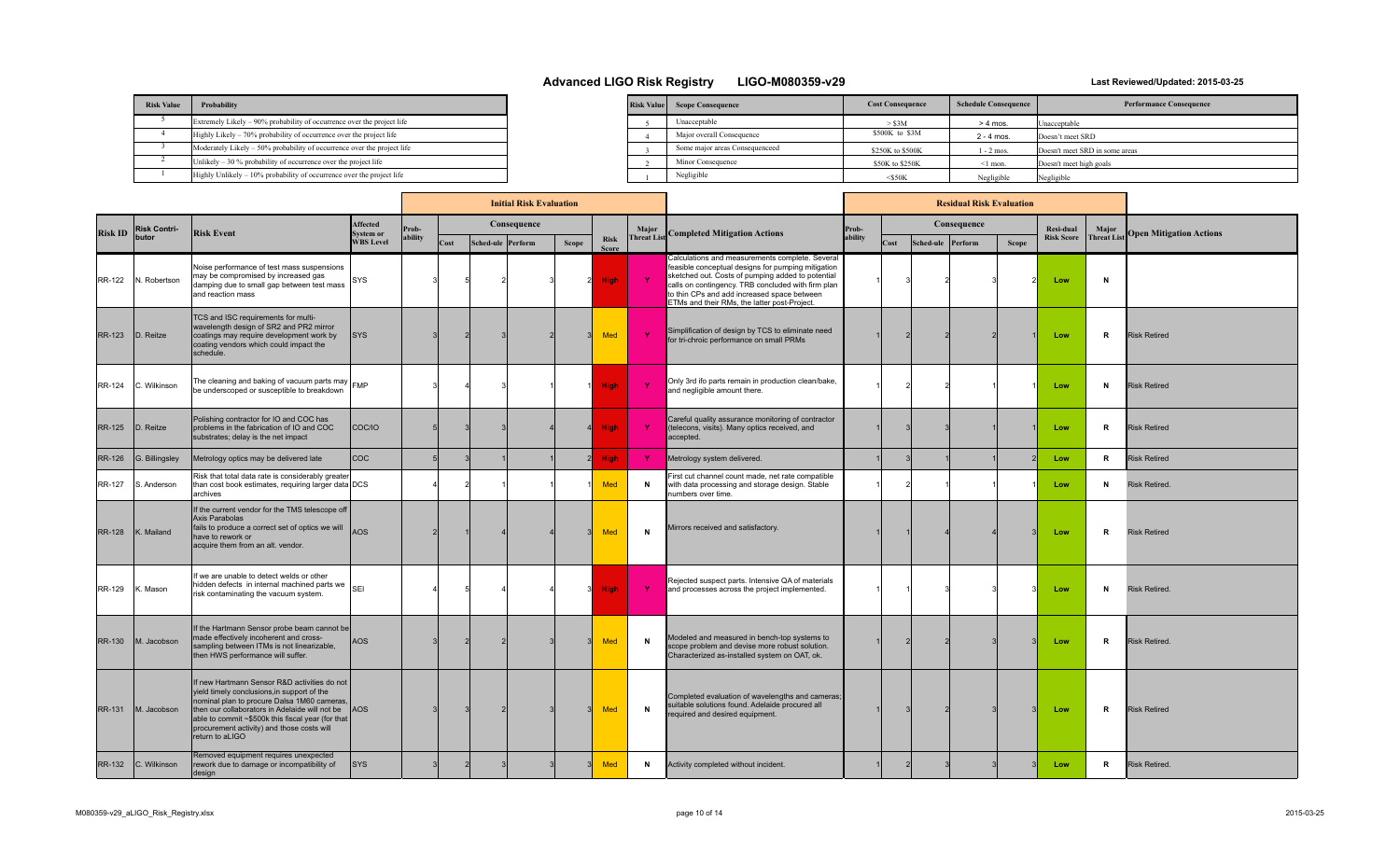| <b>Risk Value</b> | Probability                                                             |
|-------------------|-------------------------------------------------------------------------|
|                   | Extremely Likely – 90% probability of occurrence over the project life  |
|                   | Highly Likely – 70% probability of occurrence over the project life     |
|                   | Moderately Likely – 50% probability of occurrence over the project life |
|                   | Unlikely $-30\%$ probability of occurrence over the project life        |
|                   | Highly Unlikely – 10% probability of occurrence over the project life   |

| <b>Risk Value</b> | <b>Scope Consequence</b>       | <b>Cost Consequence</b> | <b>Schedule Consequence</b> | <b>Performance Consequence</b> |
|-------------------|--------------------------------|-------------------------|-----------------------------|--------------------------------|
|                   | Unacceptable                   | $>$ \$3M                | $> 4$ mos.                  | Unacceptable                   |
|                   | Major overall Consequence      | \$500K to \$3M          | $2 - 4$ mos.                | Doesn't meet SRD               |
|                   | Some major areas Consequenceed | \$250K to \$500K        | $-2$ mos.                   | Doesn't meet SRD in some areas |
|                   | Minor Consequence              | \$50K to \$250K         | $\leq$ 1 mon.               | Doesn't meet high goals        |
|                   | Negligible                     | $<$ S50K                | Negligible                  | Negligible                     |

| <b>Initial Risk Evaluation</b> |                     |                                                                                                                                                                                                      |                              |         |      |  |                   |              |                             |              |                                                                                                                                        |         |      |                   | <b>Residual Risk Evaluation</b> |              |                   |                   |                                |
|--------------------------------|---------------------|------------------------------------------------------------------------------------------------------------------------------------------------------------------------------------------------------|------------------------------|---------|------|--|-------------------|--------------|-----------------------------|--------------|----------------------------------------------------------------------------------------------------------------------------------------|---------|------|-------------------|---------------------------------|--------------|-------------------|-------------------|--------------------------------|
| <b>Risk ID</b>                 | <b>Risk Contri-</b> | <b>Risk Event</b>                                                                                                                                                                                    | <b>Affected</b><br>System or | rob-    |      |  | Consequence       |              |                             |              | <b>Threat List</b> Completed Mitigation Actions                                                                                        | Prob-   |      |                   | Consequence                     |              | Resi-dual         | Major             | <b>Open Mitigation Actions</b> |
|                                | butor               |                                                                                                                                                                                                      | <b>WBS Level</b>             | ability | Cost |  | Sched-ule Perform | <b>Scope</b> | <b>Risk</b><br><b>Score</b> |              |                                                                                                                                        | ability | Cost | Sched-ule Perform |                                 | <b>Scope</b> | <b>Risk Score</b> | <b>Threat Lis</b> |                                |
| <b>RR-133</b>                  | C. Wilkinson        | Risk that pre-full-lock testing of any of the<br>integrated systems takes longer than planned,<br>either because we haven't defined a crisp,<br>measurable end or because of too many<br>gremlins    | <b>INS</b>                   |         |      |  |                   |              | Med                         | N            | Both instruments locked.                                                                                                               |         |      |                   |                                 |              | Low               | N                 |                                |
| <b>RR-134</b>                  | B. O'reilly         | Risk of damage to vacuum flanges, bellows,<br>or envelope during de-install, rearrangement<br>of the vacuum envelope and removal<br>/installation of new input/output tubes.                         | <b>IINS</b>                  |         |      |  |                   |              | <b>High</b>                 | $\mathbf{Y}$ | Completed installation with no damage                                                                                                  |         |      |                   |                                 |              | Low               | R                 | <b>Risk Retired.</b>           |
| <b>RR-135</b>                  | B. O'reilly         | - Chamber cleaning procedure does not work<br>as expected and contaminant levels increase  INS<br>rather than decrease.                                                                              |                              |         |      |  |                   |              | Med                         | $\mathbf N$  | Production cleaning nearing completion; FTIR<br>indicate success in cleaning, and RGA test confirms<br>on BSC                          |         |      |                   |                                 |              | Low               | R                 | <b>Risk Retired.</b>           |
| RR-136                         | B. O'reilly         | That there are Intermittent electronic<br>problems with an installed component,<br>sensors, actuators, cables etc.                                                                                   | <b>INS</b>                   |         |      |  |                   |              | <b>Med</b>                  | N            | Some initial problems found and repaired; see<br>improving reliabilty, good enough to retire                                           |         |      |                   |                                 |              | Low               | R                 | <b>Risk Retired</b>            |
| <b>RR-137</b>                  | C. Wilkinson        | risk that utilities will not be adequate to the job,<br>due to poor estimation of needs - (HVAC, local FMP<br>chillers, electrical power, etc.)                                                      |                              |         |      |  |                   |              | Med                         | $\mathbf N$  | Increased capacity for a number of systems<br>completed. Critical systems tested.                                                      |         |      |                   |                                 |              | Low               | R                 | <b>Risk Retired.</b>           |
| <b>RR-138</b>                  | B. O'Reilly         | Risk of electrical or magnetic cross-coupling<br>between systems in the vacuum                                                                                                                       | DAQ                          |         |      |  |                   |              | Med                         | N            | Not a significant noise source.                                                                                                        |         |      |                   |                                 |              | Low               | N                 |                                |
| <b>RR-139</b>                  | D. Shoemaker        | Late delivery of the vacuum modifications<br>could impede general progress                                                                                                                           | <b>FMP</b>                   |         |      |  |                   |              | <b>High</b>                 | $\mathbf{Y}$ | All parts received, installed, leak checked. Ok.                                                                                       |         |      |                   |                                 |              | Low               | R.                | <b>Risk Retired.</b>           |
| <b>RR-140</b>                  | N. Robertson        | Cross-coupling in suspension modes could<br>lead to difficulty in control and delays in<br>integration                                                                                               | sus                          |         |      |  |                   |              | <b>Med</b>                  | N            | Testing to date shows manageable cross-coupling<br>for control purposes                                                                |         |      |                   |                                 |              | Low               | N                 | Risk Retired.                  |
| <b>RR-141</b>                  | D. Reitze           | FEA shows that the IO REFL parking beam<br>dump will heat HAM ISI table to temperatures<br>well in excess of safe operating temperatures<br>when illuminated at full power                           | <b>IO/SEI</b>                |         |      |  |                   |              | <b>High</b>                 | $\mathbf{Y}$ | The parking REFL beam dump has been moved<br>outside the vacuum                                                                        |         |      |                   |                                 |              | Low               | R                 | <b>Risk Retired</b>            |
| <b>RR-142</b>                  | D. Reitze           | Delay in procurement of reference spheres for<br>recycling mirror metrology may delay of<br>measurements of ROC needed for installation                                                              | lio                          |         |      |  |                   |              | <b>High</b>                 | -Y           | Delivered and in use.                                                                                                                  |         |      |                   |                                 |              | Low               | R                 | <b>Risk Retired.</b>           |
| <b>RR-143</b>                  | D. Reitze           | Delays in HSTS fabrication and test may delay SUS/IO<br>HSTS assembly and installation                                                                                                               |                              |         |      |  |                   |              | <b>High</b>                 | -Y           | Have all structures in house.                                                                                                          |         |      |                   |                                 |              | Low               | R                 | <b>Risk Retired.</b>           |
| <b>RR-144</b>                  | D. Shoemaker        | Chamber cleaning introduces other<br>contamination                                                                                                                                                   | <b>FMP</b>                   |         |      |  |                   |              | <b>High</b>                 |              | Completed cleaning. Remaining contamination from<br>other sources.                                                                     |         |      |                   |                                 |              | Low               | N                 | <b>Risk Retired.</b>           |
| RR-145                         | D. Shoemaker        | Over-extended staff results in setbacks for<br>Project and people                                                                                                                                    | <b>SYS</b>                   |         |      |  |                   |              | <b>High</b>                 | $\mathbf{Y}$ | Many persons added through contingency use;<br>schedules adjusted.                                                                     |         |      |                   |                                 |              | Med               | N                 |                                |
| RR-146                         | N. Robertson        | Lessons learned from initial quad assemblies<br>has led to a review of potential re-work.<br>Outcome of review may have consequences  SUS<br>for schedule and cost which are still being<br>assessed |                              |         |      |  |                   |              | <b>High</b>                 | $\mathbf{Y}$ | A collection of small changes have been made.<br>Quads in use in One-Arm test and HIFO; issues<br>addressed with these fixes resolved. |         |      |                   |                                 |              | Low               | R                 | <b>Risk Retired.</b>           |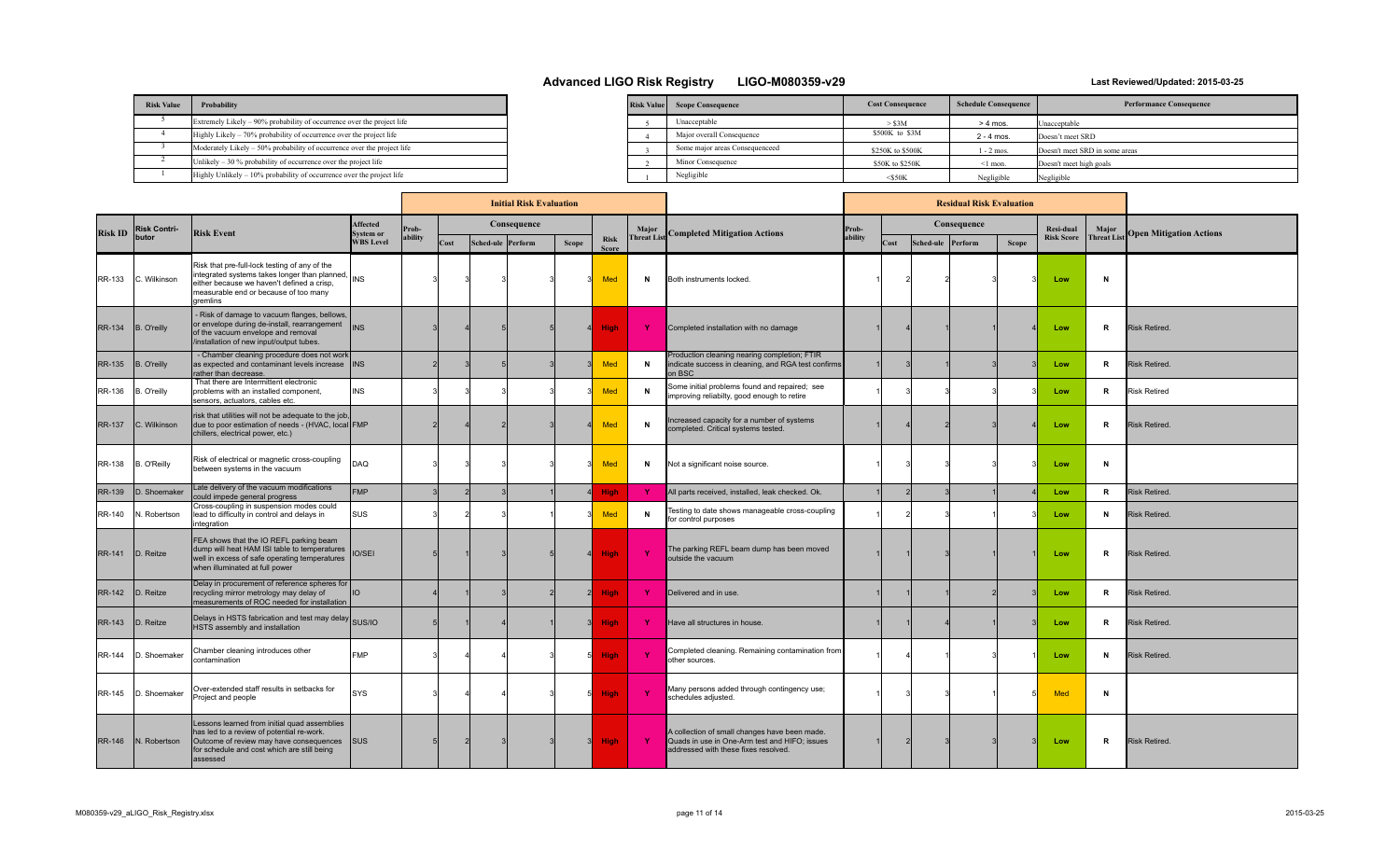| <b>Risk Value</b> | Probability                                                             |
|-------------------|-------------------------------------------------------------------------|
|                   | Extremely Likely – 90% probability of occurrence over the project life  |
|                   | Highly Likely - 70% probability of occurrence over the project life     |
|                   | Moderately Likely - 50% probability of occurrence over the project life |
|                   | Unlikely $-30\%$ probability of occurrence over the project life        |
|                   | Highly Unlikely - 10% probability of occurrence over the project life   |

| <b>Risk Value</b> | <b>Scope Consequence</b>       | <b>Cost Consequence</b> | <b>Schedule Consequence</b> | <b>Performance Consequence</b> |
|-------------------|--------------------------------|-------------------------|-----------------------------|--------------------------------|
|                   | Unacceptable                   | $>$ \$3M                | $> 4$ mos.                  | Unacceptable                   |
|                   | Major overall Consequence      | \$500K to \$3M          | $2 - 4$ mos.                | Doesn't meet SRD               |
|                   | Some major areas Consequenceed | \$250K to \$500K        | $1 - 2$ mos.                | Doesn't meet SRD in some areas |
|                   | Minor Consequence              | \$50K to \$250K         | ≤1 mon.                     | Doesn't meet high goals        |
|                   | Negligible                     | $<$ S50K                | Negligible                  | Negligible                     |

|                |                     |                                                                                                                                                                    |                                     |         |      | <b>Initial Risk Evaluation</b> |       |                             |              |                                                                                                                                                                                        |         |      |                   | <b>Residual Risk Evaluation</b> |       |                   |                   |                                |
|----------------|---------------------|--------------------------------------------------------------------------------------------------------------------------------------------------------------------|-------------------------------------|---------|------|--------------------------------|-------|-----------------------------|--------------|----------------------------------------------------------------------------------------------------------------------------------------------------------------------------------------|---------|------|-------------------|---------------------------------|-------|-------------------|-------------------|--------------------------------|
| <b>Risk ID</b> | <b>Risk Contri-</b> | <b>Risk Event</b>                                                                                                                                                  | <b>Affected</b><br><b>System or</b> | Prob-   |      | Consequence                    |       |                             |              |                                                                                                                                                                                        | Prob-   |      |                   | Consequence                     |       | Resi-dual         | Major             | <b>Open Mitigation Actions</b> |
|                | butor               |                                                                                                                                                                    | <b>WBS Level</b>                    | ability | Cost | Sched-ule Perform              | Scope | <b>Risk</b><br><b>Score</b> |              | Threat List Completed Mitigation Actions                                                                                                                                               | ability | Cost | Sched-ule Perform |                                 | Scope | <b>Risk Score</b> | <b>Threat Lis</b> |                                |
| RR-147         | N. Robertson        | Discussions with ISC group has highlighted<br>the need for more sys-id on quad assemblies, SUS/ISC<br>may have schedule impact                                     |                                     |         |      |                                |       | <b>High</b>                 | $\mathbf{Y}$ | Test results from DRMI, 4km arms indicate a<br>workable system.                                                                                                                        |         |      |                   |                                 |       | Low               | N                 | <b>Risk Retired.</b>           |
| <b>RR-148</b>  | R. Bork             | Number of EPICs channels may exceed the<br>ability of the current system, requiring<br>additional hardware and some software<br>development. Guess ~300k channels. | DAQ                                 |         |      |                                |       | Med                         | N            | High rates demonstrated with success.                                                                                                                                                  |         |      |                   |                                 |       | Low               | N                 | Risk Retired.                  |
| RR-149         | N. Robertson        | Blades rusting between receipt from the first<br>vendor and processing by the Ni plating<br>vendor                                                                 | <b>Isus</b>                         |         |      |                                |       | <b>High</b>                 | N            | All parts received.                                                                                                                                                                    |         |      |                   |                                 |       | Low               | R                 | <b>Risk Retired.</b>           |
| <b>RR-150</b>  | D. Reitze           | Delays in procuring SiC for the IO baffle<br>material may impact installation schedule                                                                             | 100                                 |         |      |                                |       | Med                         | N            | All SiC procured.                                                                                                                                                                      |         |      |                   |                                 |       | Low               | R.                | Risk Retired.                  |
| <b>RR-151</b>  | D. Shoemaker        | LIGO-India could delay H1 or incurr costs due SYS<br>to a technical complication                                                                                   |                                     |         |      |                                |       | Med                         | N            | Storate activities laid out and placed in the<br>schedule. Equipment costed.                                                                                                           |         |      |                   |                                 |       | Low               | R                 | Risk Retired.                  |
| RR-152         | D. Shoemaker        | LIGO-India could delay the project through<br>distraction of technical staff                                                                                       | PM                                  |         |      |                                |       | Med                         | N            | Clear guidance from Leader and PI to prioritize<br>aLIGO-US and obtain prior permission to spend<br>time on LIGO-India. Instructions to clear requests<br>with Whitcomb and Shoemaker. |         |      |                   |                                 |       | Low               | N                 |                                |
| <b>RR-153</b>  | D. Shoemaker        | LIGO-India could delay the project through<br>lack of proper communication to technical staff                                                                      | <b>PM</b>                           |         |      |                                |       | <b>Med</b>                  | N            | Monday meetings used to regularly update;<br>examples used to help train the staff intuition.<br>Scope limited to storage.                                                             |         |      |                   |                                 |       | Low               | R                 | <b>Risk Retired.</b>           |
| <b>RR-154</b>  | D. Shoemaker        | IGO-India could lead to 'color of money'<br>difficulties                                                                                                           | <b>PM</b>                           |         |      |                                |       | Med                         | N            | Technical and Procurement staff deeply involved in<br>planning and fist-cut costing. Interface well defined<br>and simple.                                                             |         |      |                   |                                 |       | Low               | R                 | <b>Risk Retired</b>            |
| <b>RR-155</b>  | D. Shoemaker        | Integrated testing reveals weakness in<br>subsystem/system design                                                                                                  | <b>SYS</b>                          |         |      |                                | 5     | <b>High</b>                 | Y.           | LLO success shows this is not a near term problem                                                                                                                                      |         |      |                   |                                 |       | Low               | N                 |                                |
| <b>RR-156</b>  | D. Shoemaker        | LIGO-India change in plan requires later<br>nstallation of H2 in integration period                                                                                | <b>SYS</b>                          |         |      |                                |       | <b>High</b>                 | Y            | NSF Direction is to store H2.                                                                                                                                                          |         |      |                   |                                 |       | Low               | R                 | <b>Risk Retired.</b>           |
| <b>RR-157</b>  | D. Shoemaker        | LIGO-India training program distracts from US SYS<br>nstallation                                                                                                   |                                     |         |      |                                |       | <b>Med</b>                  | N            | Removed from Project scope.                                                                                                                                                            |         |      |                   |                                 |       | Low               | $\mathsf{R}$      | <b>Risk Retired.</b>           |
| <b>RR-158</b>  | D. Shoemaker        | LIGO-India planned activities in conflict with<br>US installation due to US technical difficulty                                                                   | <b>SYS</b>                          |         |      |                                |       | Med                         | N            | LIGO-India tasks moved after H1 tasks. Priority<br>correctly set for LHO/LLO detectors. Program well<br>underway.                                                                      |         |      |                   |                                 |       | Low               | R                 | <b>Risk Retired</b>            |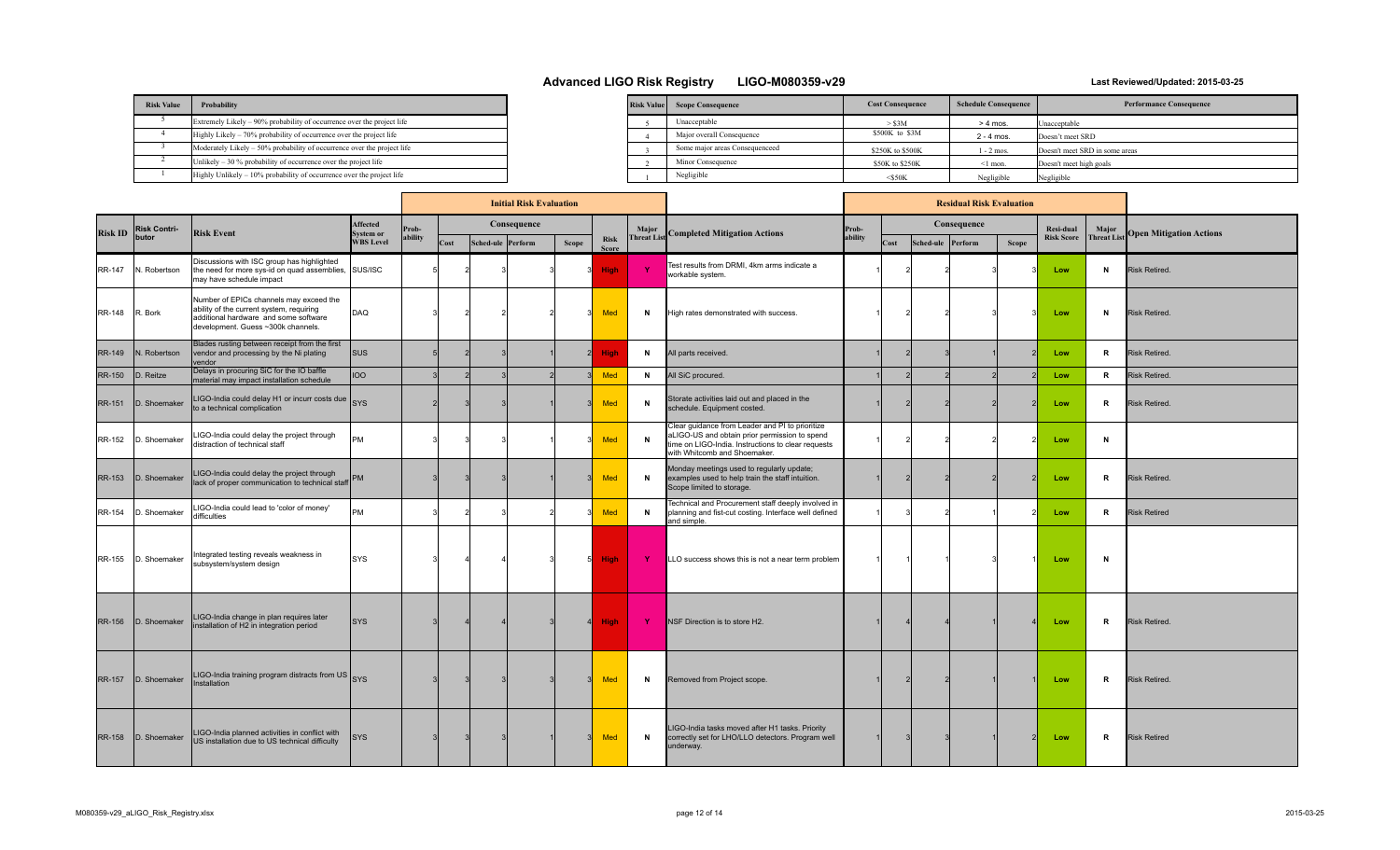| <b>Risk Value</b> | Probability                                                             |  |
|-------------------|-------------------------------------------------------------------------|--|
|                   | Extremely Likely – 90% probability of occurrence over the project life  |  |
|                   | Highly Likely – 70% probability of occurrence over the project life     |  |
|                   | Moderately Likely – 50% probability of occurrence over the project life |  |
|                   | Unlikely $-30\%$ probability of occurrence over the project life        |  |
|                   | Highly Unlikely $-10\%$ probability of occurrence over the project life |  |

| <b>Risk Value</b> | <b>Scope Consequence</b>       | <b>Cost Consequence</b> | <b>Schedule Consequence</b> | <b>Performance Consequence</b> |
|-------------------|--------------------------------|-------------------------|-----------------------------|--------------------------------|
|                   | Unacceptable                   | $-$ S3M                 | $> 4$ mos.                  | Unacceptable                   |
|                   | Major overall Consequence      | \$500K to \$3M          | $2 - 4$ mos.                | Doesn't meet SRD               |
|                   | Some major areas Consequenceed | \$250K to \$500K        | 1 - 2 mos.                  | Doesn't meet SRD in some areas |
|                   | Minor Consequence              | \$50K to \$250K         | $\leq$ 1 mon.               | Doesn't meet high goals        |
|                   | Negligible                     | $<$ S50K                | Negligible                  | Negligible                     |

|                |                     |                                                                                                                                                                                                                            |                              |         |      | <b>Initial Risk Evaluation</b> |              |                             |                   |                                                                                                                                                                                                               |         |      |                   | <b>Residual Risk Evaluation</b> |              |                   |                     |                                                                                                                     |
|----------------|---------------------|----------------------------------------------------------------------------------------------------------------------------------------------------------------------------------------------------------------------------|------------------------------|---------|------|--------------------------------|--------------|-----------------------------|-------------------|---------------------------------------------------------------------------------------------------------------------------------------------------------------------------------------------------------------|---------|------|-------------------|---------------------------------|--------------|-------------------|---------------------|---------------------------------------------------------------------------------------------------------------------|
| <b>Risk ID</b> | <b>Risk Contri-</b> | <b>Risk Event</b>                                                                                                                                                                                                          | Affected<br><b>System or</b> | Prob-   |      | Consequence                    |              |                             | Major             | <b>Completed Mitigation Actions</b>                                                                                                                                                                           | Prob-   |      |                   | Consequence                     |              | <b>Resi-dual</b>  | Major<br>Threat Lis | <b>Open Mitigation Actions</b>                                                                                      |
|                | butor               |                                                                                                                                                                                                                            | <b>WBS Level</b>             | ability | Cost | Sched-ule Perform              | <b>Scope</b> | <b>Risk</b><br><b>Score</b> | <b>Threat Lis</b> |                                                                                                                                                                                                               | ability | Cost | Sched-ule Perform |                                 | <b>Scope</b> | <b>Risk Score</b> |                     |                                                                                                                     |
| RR-159         | D. Shoemaker        | That Beam Tube Leak at LLO interrupts<br>aLIGO                                                                                                                                                                             | <b>SYS</b>                   |         |      |                                |              | <b>High</b>                 | <b>Y</b>          | Expert evaluation of leak done by Ops. Repair<br>undertaken, successfully.                                                                                                                                    |         |      |                   |                                 |              | Low               | N                   | None                                                                                                                |
| RR-160         | D. Shoemaker        | Magnetic coupling in quad suspension leads to SUS<br>the need for rework of the suspensions                                                                                                                                |                              |         |      |                                |              | Med                         | $\mathbf{Y}$      | Determined that the coupling observed is not in the<br>seismic isolation system or an active component, or<br>ECD magnets. Installed slit OSEM holders. Each<br>better measurment indicates smaller coupling. |         |      |                   |                                 |              | Low               | N                   |                                                                                                                     |
| RR-161         | D. Shoemaker        | Layout inconsistent with subsystem plans                                                                                                                                                                                   | SYS                          |         |      |                                |              | Med                         | Y.                | Addressed the issue of compensation plate<br>handedness, and misplaced BS Established<br>review committee and chair for Layout review.<br>Everything now installed, looks ok                                  |         |      |                   |                                 |              | Low               | N                   |                                                                                                                     |
| <b>RR-162</b>  | <b>B.</b> Levine    | That Pilot End Test Mass neeed for Installation COC<br>at LHO                                                                                                                                                              |                              |         |      |                                |              | <b>High</b>                 | -Y                | TMs suitably coated for at least Pilot if not final use.                                                                                                                                                      |         |      |                   |                                 |              | Low               | R                   | <b>Risk Retired</b>                                                                                                 |
| RR-163         | D. Shoemaker        | That Repolish and recoat End Test Masses<br>needed                                                                                                                                                                         | COC                          |         |      |                                |              | <b>High</b>                 | $\mathbf{Y}$      | H1 and L1 coatings complete and probably<br>acceptable. QA imposed on coating vendor                                                                                                                          |         |      |                   |                                 |              | Low               | N                   | Complete 3rd interferometer coatings                                                                                |
| RR-164         | Guido Mueller       | That beam pointing jitter between PSL table<br>and IMC is larger than expected                                                                                                                                             | m                            |         |      |                                |              | <b>High</b>                 | <b>Y</b>          | Levels of jitter meet requirements at most<br>frequencies, with further mitigation already<br>implemented.                                                                                                    |         |      |                   |                                 |              | <b>Med</b>        | N                   | Propagate solutions from LLO to LHO; iron out<br>remaining excess at acoustic frequencies.                          |
| RR-165         | Guido Mueller       | If fluctuations in modulation index generate<br>RIN in carrier field beyond the 2e-9/rtHz<br>requirement at 10Hz.                                                                                                          | m                            |         |      |                                |              | Low                         | N                 | None                                                                                                                                                                                                          |         |      |                   |                                 |              | Low               | N                   | Characterize Radiation pressure noise at low<br>frequencies when IFO reaches sufficient<br>sensitivity below ~30Hz. |
| RR-166         | Guido Mueller       | Problems (vacuum compatibility, beam<br>distortion) with the optical elements used to<br>maintain mode matching between IMC and<br>Core interferometer. Potential issue at high<br>laser powers or if static ROCs are off. | IO                           |         |      |                                |              | Low                         | N                 | Matching of red in HIFO acceptable.                                                                                                                                                                           |         |      |                   |                                 |              | Low               | N                   | Test in each HIFO, and full lock.                                                                                   |
| <b>RR-167</b>  | Mike Landry         | That Complacency and over-familiarity with<br>INS tasks leads to errors and accidents                                                                                                                                      | <b>NS</b>                    |         |      |                                |              | <b>High</b>                 | Y                 | Several good catches and near-misses noted and<br>used as training for teams. Almost completed in<br>Installation                                                                                             |         |      |                   |                                 |              | Low               | N                   | Continued vigilence.                                                                                                |
| RR-168         | Mindy Jacobson      | Limited longevity of TCS CO2 lasers in<br>storage                                                                                                                                                                          | Storage                      |         |      |                                |              | Med                         | $\mathbf N$       | Storing as prescribed by Manufacturer                                                                                                                                                                         |         |      |                   |                                 |              | Med               | N                   | None.                                                                                                               |
| RR-169         | Mindy Jacobson      | Possible aging/deterioration of coatings on<br>large copper substrates for TCS                                                                                                                                             | Storage                      |         |      |                                |              | Med                         | N                 | Storing according to past experience with these<br>coatings.                                                                                                                                                  |         |      |                   |                                 |              | Med               | N                   | None.                                                                                                               |
| RR-170         | John Worden         | Additional handling for Storage increases risk<br>of damage                                                                                                                                                                | Storage                      |         |      |                                |              | <b>Med</b>                  | N                 | All kinds of parts now stored, and much of it already<br>done.                                                                                                                                                |         |      |                   |                                 |              | Low               | N                   | Continued vigilence.                                                                                                |
| RR-171         | John Worden         | Loss or malfunction of purge gas for 3rd ifo<br>storage                                                                                                                                                                    | Storage                      |         |      |                                |              | Low                         | N                 | Concern added at beginning of design process                                                                                                                                                                  |         |      |                   |                                 |              | Low               | N                   | Carry through with N2 design and monitoring plar                                                                    |
| RR-172         | John Worden         | Components in open environment suffer<br>unanticipated damage (e.g., electronics and<br>rodents/insects)                                                                                                                   | Storage                      |         |      |                                |              | Low                         | N                 | Frequent inspections specified in plan                                                                                                                                                                        |         |      |                   |                                 |              | Low               | N                   | None.                                                                                                               |
| RR-173         | David<br>Shoemaker  | Particulate or hydrocarbon contamination<br>during storage could take place without us<br>being aware                                                                                                                      | Storage                      |         |      |                                |              | <b>High</b>                 | N                 | Planned witness plate placement/measurements                                                                                                                                                                  |         |      |                   |                                 |              | <b>Med</b>        | N                   |                                                                                                                     |